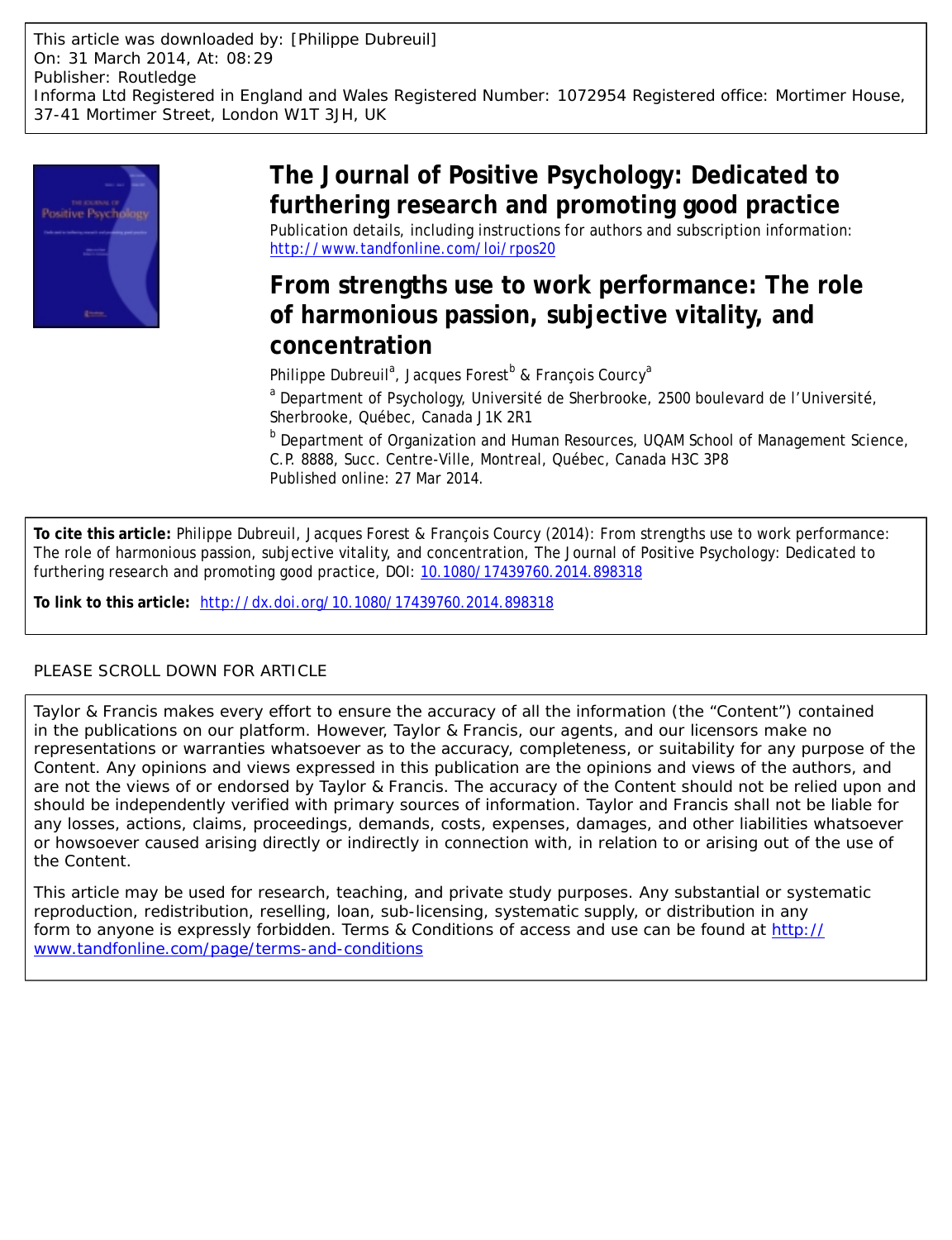# From strengths use to work performance: The role of harmonious passion, subjective vitality, and concentration

Philippe Dubreuil<sup>a\*</sup>, Jacques Forest<sup>b</sup> and François Courcy<sup>a</sup>

<sup>a</sup>Department of Psychology, Université de Sherbrooke, 2500 boulevard de l'Université, Sherbrooke, Québec, Canada JIK 2R1;<br><sup>b</sup>Department of Organization and Human Resources, UOAM School of Managament Science, C.P. 8888, Su  $b$ Department of Organization and Human Resources, UQAM School of Management Science, C.P. 8888, Succ. Centre-Ville, Montreal, Québec, Canada H3C 3P8

(Received 29 April 2013; accepted 5 February 2014)

Research has shown that strengths use and development can foster individual performance and well-being at work. However, to date little is known about the underlying psychological processes that might be operating in this relation. The purpose of this study was first to confirm the strengths use to work performance association and, second, to assess theoretical models of strengths use by testing a path model from strengths use to work performance, through harmonious passion, subjective vitality, and concentration. This study was conducted on a sample of 404 French-speaking Canadian workers and structural equation modeling analyses were performed in order to test the proposed model. Results show an association between strengths use and work performance. Further, this relation is completely mediated by the proposed variables. Theoretical and applied implications are discussed.

Keywords: strengths; performance; passion; vitality; concentration; positive psychology

#### Introduction

Strengths use and development is a subject that fascinated people for a long time. According to Linley [\(2008](#page-13-0)), it can be traced as far back as the writings of ancient Greek philosopher Aristotle in The Nicomachean Ethics, in which he called to 'strain every nerve to live in accordance with the best thing in us'. However, it is only about half a century ago that strengths use and development was brought to light in a few textbooks and journals as a worthwhile topic of study. Career development professional Bernard Haldane ([1947](#page-13-0)) first acknowledged in the Harvard Business Review the importance of strengths use in organizational context, followed closely by management guru Peter Drucker ([1967\)](#page-12-0) in The Effective Executive, stating that 'the unique purpose of any organization is to make strengths productive' (p. 60).

The pioneering work of Donald Clifton and his research team at the Gallup Organization during the '80s and '90s literally opened a new field, studying and conceptualizing strengths for the first time in a scientific manner. As such, strengths were defined as the ability to provide 'consistent, near-perfect performance in an activity' (Buckingham & Clifton, [2001](#page-12-0), p. 25) and were conceptualized as talents, which were refined with knowledge and skills. Based on this knowledge and a large database of interviews with top-performing employees in a variety of fields, the Gallup Organization built a classification of 34 themes of talents and developed the Clifton Strengthsfinder® (Asplund, Lopez, Hodges, &

Harter, [2007\)](#page-11-0), an instrument designed to help individuals identify their talents and build enduring strengths. For the last two decades, the Gallup Organization has consistently shown that focusing on strengths development is profitable for organizations, increasing engagement, productivity, and sales (Asplund & Blacksmith, [2012;](#page-11-0) Clifton & Harter, [2003\)](#page-12-0) as well as reducing employee turnover (Clifton & Harter, [2003](#page-12-0); Hodges & Asplund, [2010\)](#page-13-0).

At the turn of the twenty-first century, the strengths movement took another leap forward with the birth of positive psychology (Seligman & Csikszentmihalyi, [2000\)](#page-15-0). Its founders soon acknowledged the need for a classification of human strengths (Peterson & Seligman, [2004\)](#page-14-0) in order to provide the field with a common vocabulary and a direction for research and interventions aimed at promoting human potential. The character strengths and virtues classification was therefore created, along with the VIA Inventory of Strengths Survey, stemming from a considerable research effort to identify strengths and virtues that consistently emerged across history and culture (Dahlsgaard, Peterson, & Seligman, [2005;](#page-12-0) Peterson & Seligman, [2004](#page-14-0)). This classification, which comprises 24 character strengths under 6 broad categories of virtues, is now one of the main pillars of positive psychology. Recent research has shown that these 24 character strengths are indeed universal (Biswas-Diener, [2006](#page-11-0); Park, Peterson, & Seligman, [2006\)](#page-14-0) and that their identification and use can lead,

<sup>\*</sup>Corresponding author. Email: [philippe.dubreuil@usherbrooke.ca](mailto:philippe.dubreuil@usherbrooke.ca)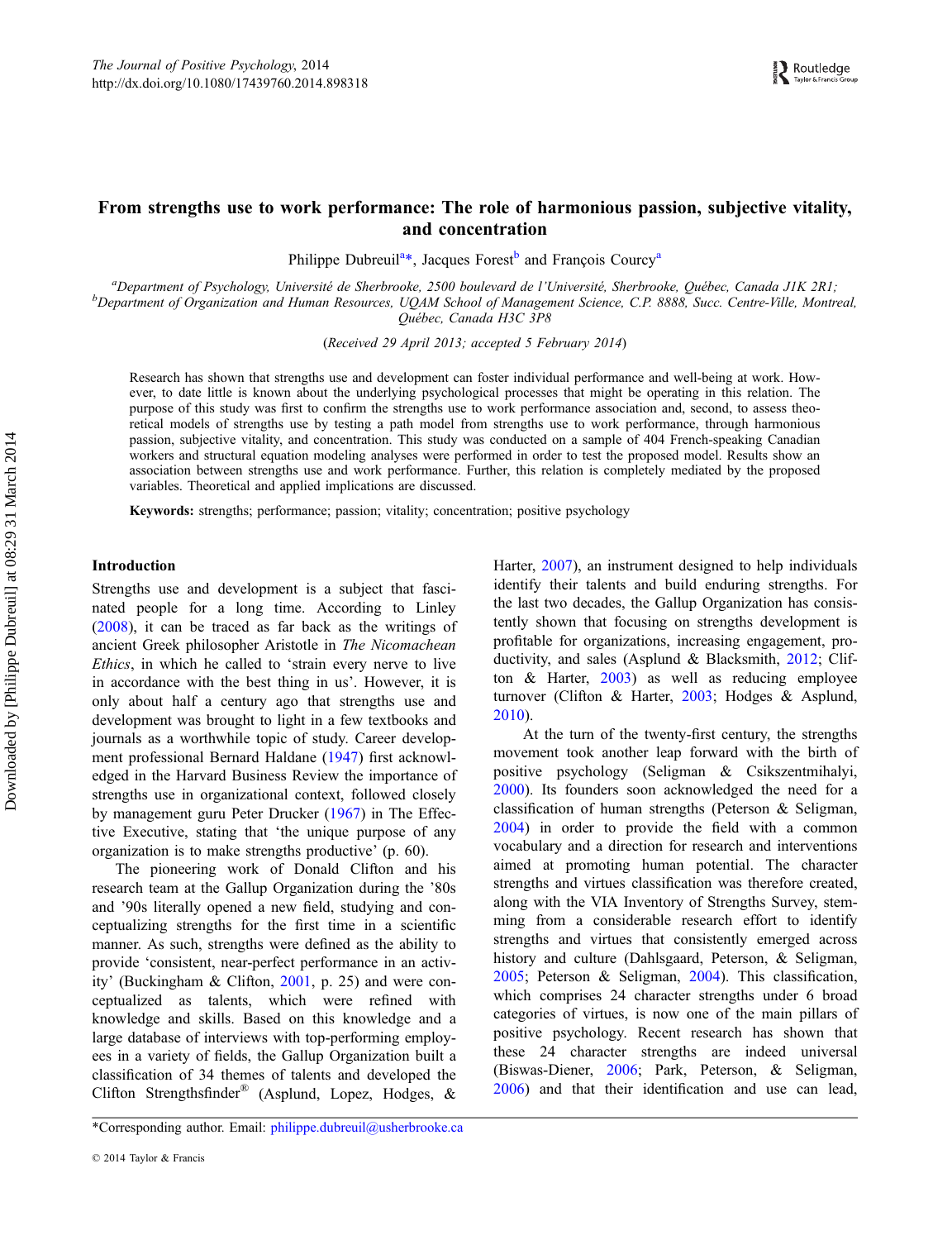among others, to higher levels of well-being (Forest et al., [2012](#page-12-0); Gander, Proyer, Ruch, & Wyss, [2013](#page-12-0); Mitchell, Stanimirovic, Klein, & Vella-Brodrick, [2009](#page-14-0); Mongrain & Anselmo-Matthews, [2012;](#page-14-0) Niemiec, [2014;](#page-14-0) Seligman, Steen, Park, & Peterson, [2005](#page-15-0)), satisfaction with life (Proctor et al., [2011](#page-14-0); Ruch, Huber, Beermann, & Proyer, [2007;](#page-14-0) Rust, Diessner, & Reade, [2009\)](#page-14-0), academic and personal achievement (Elston & Boniwell, [2011;](#page-12-0) Linley, Nielsen, Wood, Gillett, & Biswas-Diener, [2010](#page-13-0); Park & Peterson, [2008\)](#page-14-0), and mindfulness (Niemiec, [2012;](#page-14-0) Niemiec, Rashid, & Spinella, [2012\)](#page-14-0). In the workplace, research has also shown that character strengths use and development can foster job satisfaction, well-being, meaning, and engagement (Harzer, & Ruch, [2012](#page-13-0), [2013;](#page-13-0) Littman-Ovadia & Davidovitch, [2010;](#page-13-0) Littman-Ovadia & Steger, [2010\)](#page-13-0), and that specific character strengths (i.e. curiosity, zest, hope, and gratitude) can contribute to work satisfaction (Peterson, Stephens, Park, Lee, & Seligman, [2010](#page-14-0)) as well as healthy and ambitious work behavior (Gander, Proyer, Ruch, & Wyss, [2012\)](#page-12-0).

In an effort to further extend research and application of positive psychology theories, researchers and professionals at the Centre of Applied Positive Psychology (CAPP) added many contributions to the strengths movement. One of their major contributions was the proposition of a new definition of strengths: 'a pre-existing capacity for a particular way of behaving, thinking, or feeling that is authentic and energizing to the user, and enables optimal functioning, development and performance' (Linley, [2008,](#page-13-0) p. 9), which brings together the essence of previous conceptualizations of strengths (Linley & Harrington, [2006\)](#page-13-0) and is coupled with their own classification of 60 strengths and their Realise2® strengths assessment (Linley, [2009\)](#page-13-0). Their research and collaborations on strengths revealed positive associations between strengths use and beneficial outcomes such as subjective vitality, well-being, and self-esteem (Govindji & Linley, [2007;](#page-13-0) Proctor, Maltby, & Linley, [2011;](#page-14-0) Wood, Linley, Maltby, Kashdan, & Hurling, [2011](#page-15-0)), provided insightful recommendations on strengths use, development, and coaching (Biswas-Diener, [2009](#page-11-0); Biswas-Diener, Kashdan, & Minhas, [2011](#page-12-0); Linley & Burns, [2010;](#page-13-0) Linley, Garcea, et al., [2010;](#page-13-0) Linley, Woolston, & Biswas-Diener, [2009\)](#page-13-0) and reported positive results of strengths interventions in the workplace (Smedley, [2007](#page-15-0); Stefanyszyn, [2007](#page-15-0); Woolston & Linley, [2008](#page-15-0)).

#### Strengths use and work performance

Although strengths use has been widely associated with work performance (Asplund & Blacksmith, [2012](#page-11-0); Clifton & Harter, [2003;](#page-12-0) Hodges & Asplund, [2010](#page-13-0); Hodges & Clifton, [2004](#page-13-0)), so far very little is known about the underlying psychological processes that might be operat-

ing in this relation. Indeed, some of the most influential authors of the field recently called for more research in this area in order to identify and better understand variables involved in this relation (Asplund & Blacksmith, [2012;](#page-11-0) Linley, Nielsen, et al., [2010;](#page-13-0) Peterson et al., [2010\)](#page-14-0). To date, as most publications on strengths simply enumerate strengths' main characteristics, two authors have made an attempt to go further and proposed dynamic models involving psychological processes through which strengths use might be responsible for workers' performance: Linley's model ([2008\)](#page-13-0) and Buckingham's model ([2007\)](#page-12-0).

According to Linley's model [\(2008](#page-13-0)), two hallmarks of strengths use are energy and authenticity. As such, when people use their strengths, they feel as if they have more energy available to them – they are more alive, more vigorous, and recover faster. This heightened feeling of energy would be in part responsible for optimal functioning and performance, allowing people to work more vigorously and for longer periods of time. As well, when people use their strengths, they also experience a feeling of authenticity, described as a feeling of being true to oneself and following one's own directions and preferences in life. This heightened feeling of authenticity would also be responsible for optimal functioning and performance, making people feel genuine and in the right role while at work.

According to Buckingham's model [\(2007](#page-12-0)), another central feature of strengths use is that people experience a state of deep concentration, similar to flow (Csikszentmihalyi, [1990\)](#page-12-0), while using their strengths. This state of deep concentration and involvement in an activity, which is termed 'growth' in Buckingham's SIGN model (2007), would entail greater cognitive activity and be in part responsible for the attainment of success. This experience of concentration while using strengths is also acknowledged by Linley [\(2008](#page-13-0)), although not explicitly stated in his model.

These three psychological processes possibly involved in the strengths use to work performance relation (i.e. energy, authenticity, and concentration), although never combined together in a single dynamic model, are however supported by different publications and research. As such, energy and authenticity were mentioned early by Peterson and Seligman [\(2004](#page-14-0)) in their list of criteria for character strengths, stating 'invigoration rather than exhaustion when using the strength' and 'a sense of ownership and authenticity vis-à-vis the strength' (p. 18). Energy and authenticity were also recognized as hallmarks of strengths by Hodges and Clifton [\(2004](#page-13-0)), who referred to 'spontaneous reactions' and feelings of 'yearning' and 'satisfaction' towards activities involving strengths (p. 258). In a similar way, Buckingham [\(2007](#page-12-0)) also acknowledged the presence of energy and authenticity around strengths, referring in his work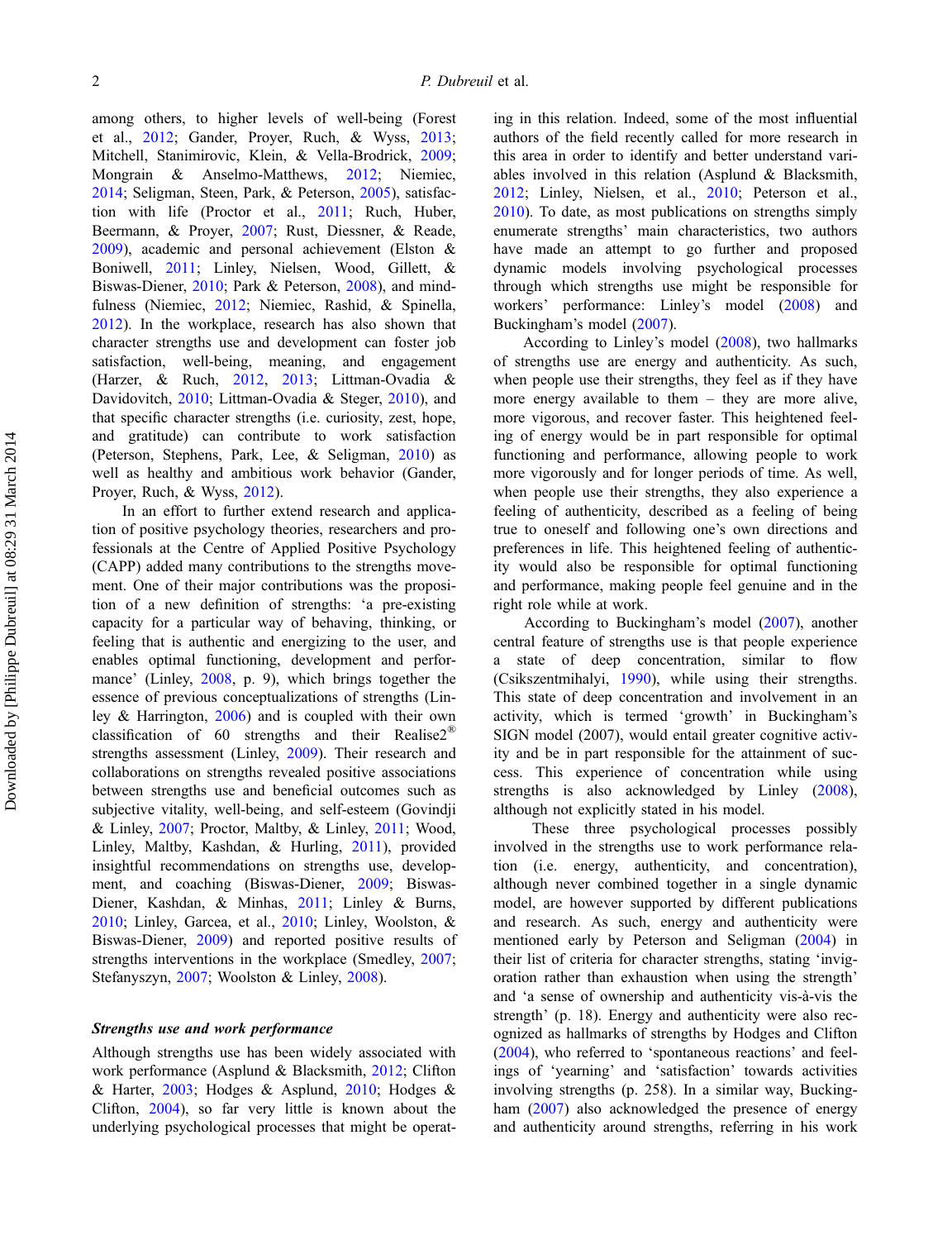<span id="page-3-0"></span>to feelings of anticipation and excitement before activities involving strengths, as well as feelings of 'authenticity' and 'need fulfillment' after these activities (p. 90). Recent research has also supported these affirmations, revealing significant associations between strengths use and feelings of energy and aliveness (i.e. subjective vitality, Forest et al., [2012;](#page-12-0) Govindji & Linley, [2007;](#page-13-0) Wood et al., [2011\)](#page-15-0), as well as between vigor (a concept similar to subjective vitality) and work performance (Carmeli, Ben-Hador, Waldman, & Rupp, [2009;](#page-12-0) Salanova, Agut, & Peiró, [2005\)](#page-14-0). Further, strengths use has also been associated to flow and concentration through the engaged life orientation to happiness, Duckworth, Steen, and Seligman [\(2005](#page-12-0)) namely stating that 'the wise deployment of strengths and talents leads to more engagement, absorption, and flow' (p. 635). It is believed that strengths use in the workplace could also lead to flow, given that flow is experienced at work when the environment provides people with challenges that meet their highest abilities (Csikszentmihalyi, [2003\)](#page-12-0) and that high strengths use entails that those abilities are fully applied at work. Again, recent research also tends to support these affirmations, as character strengths have been associated with flow and the engaged life orientation to happiness (Buschor, Proyer, & Ruch, [2013;](#page-12-0) Peterson, Ruch, Beermann, Park, & Seligman, [2007\)](#page-14-0) and flow has been associated with performance at work (Demerouti, [2006](#page-12-0); Eisenberger, Jones, Stinglhamber, Shanock, & Randall, [2005;](#page-12-0) Kuo & Ho, [2010\)](#page-13-0), as well as in sports (Bakker, Oerlemans, Demerouti, Slot, & Ali, [2011;](#page-11-0) Schuler & Brunner, [2009;](#page-14-0) Stavrou, Jackson, Zervas, & Karteroliotis, [2007\)](#page-15-0) and academic settings (Engeser & Rheinberg, [2008\)](#page-12-0). Finally, it must also be stated that the emerging concept of work engagement (Bakker, Schaufeli, Leiter, & Taris, [2008\)](#page-11-0), which is defined as a 'positive, fulfilling, affective-motivational state of work-related well-being that is characterized by vigor, dedication and absorption'  $(p. 187)$  – three concepts respectively similar to subjective vitality, authenticity, and flow – has been shown to positively predict work performance (Bakker & Bal [2010;](#page-11-0) Bakker & Demerouti, [2008](#page-11-0); Bakker, Demerouti, & Brummelhuis, [2012](#page-11-0); Salanova et al., [2005;](#page-14-0) Schaufeli, Taris, & Bakker, [2006](#page-14-0); Xanthopoulou, Bakker, Demerouti, & Schaufeli, [2009\)](#page-15-0), although so far never associated with strengths use.

#### The present research

Despite the fact that Linley's model [\(2008](#page-13-0)) and Buckigham's model [\(2007](#page-12-0)) provide clues about the psychological processes through which strengths use might foster workers' performance (i.e. energy, authenticity, and concentration) and that these propositions are endorsed in a body of different theories and research, until now no research has attempted to verify these assumptions in a single empirical study. Thus, it is precisely the aim of this research to test these purported relations in a single design and to help extend the scientific discussion on strengths use. Drawing on Linley's model [\(2008](#page-13-0)) and Buckigham's model [\(2007](#page-12-0)) of strengths use and the most recent scientific evidence available, the following model is therefore proposed and tested in this research (see Figure 1). According to this model, strengths use would be associated to work performance through two sets of consecutive mediators: first through harmonious passion, and second through subjective vitality and concentration. In the three sections that follow, we will explain in more detail the different parts of the present model.

## Strengths use, harmonious passion, and work performance

As many researchers suggest (Hodges & Clifton, [2004](#page-13-0); Linley, [2008](#page-13-0); Peterson & Seligman, [2004](#page-14-0)), people experience a sense of authenticity while using their strengths, which is described by Linley ([2008\)](#page-13-0) as a feeling of being true to oneself and following one's own directions and preferences in life. This description is closely related to the concept of harmonious passion developed by Vallerand et al. [\(2003](#page-15-0)), which can be defined as a strong inclination towards an activity that people like, find



Figure 1. Strengths use to work performance model.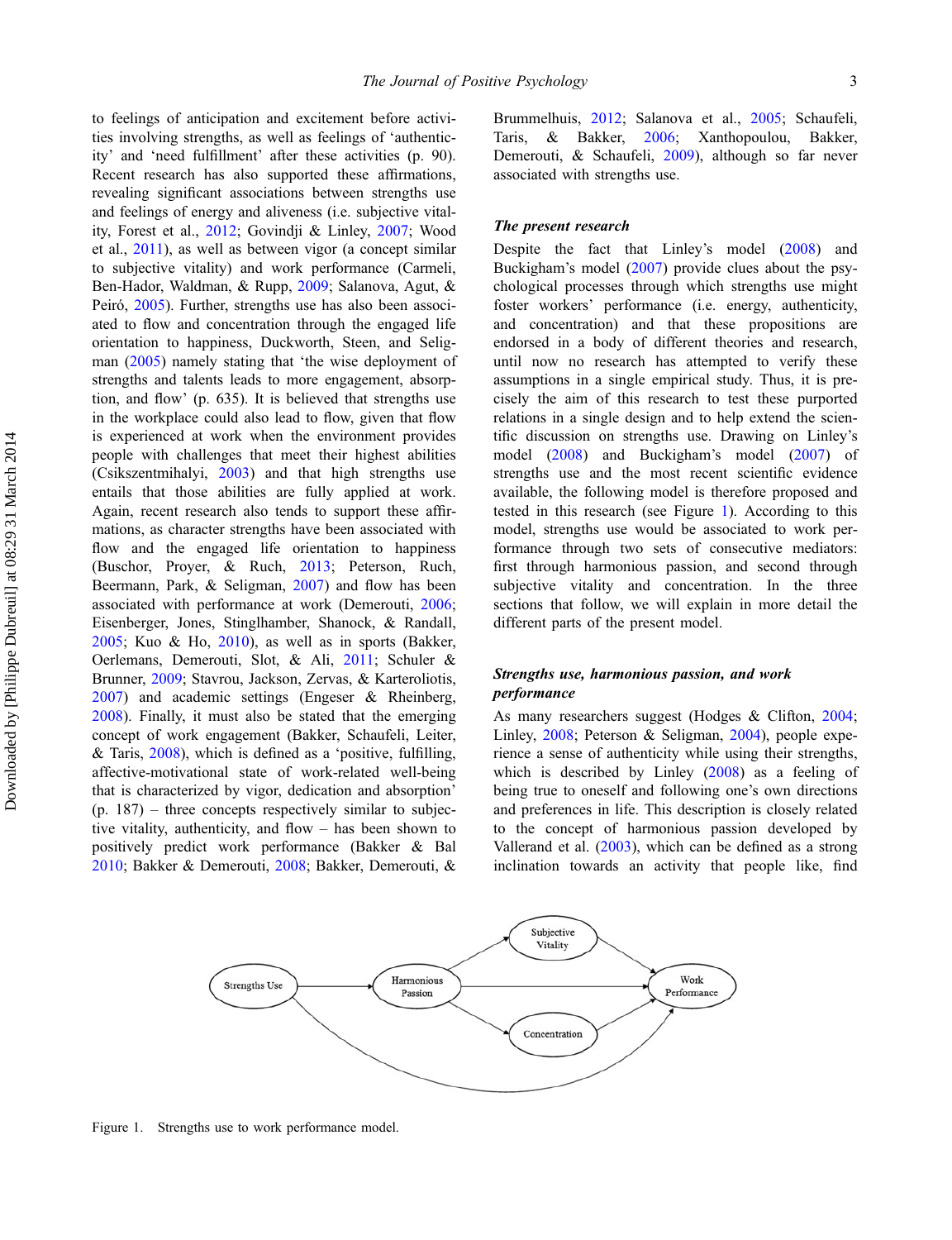important, invest significant time and energy in, and internalize in their identity. For example, people who are passionate about swimming, like and value this activity, but they do not merely swim; they literally are 'swimmers:' the activity is part of who they are. According to Vallerand and Houlfort [\(2003](#page-15-0)), passion for work could be experienced in two different ways: harmonious (the activity is internalized in an autonomous way and individuals stay in control of their passion) or obsessive (the activity is internalized in a dependant way and individuals feel 'controlled' and obsessed by their passion). The model we propose in this study suggests that the more individuals will use their strengths at work, the more they will like their work and identify themselves to it (i.e. experiencing harmonious passion) and the better they will perform at work. Research evidence tends to support these relationships, as increases in strengths use have been associated to increases in harmonious passion (Forest et al., [2012](#page-12-0)), and higher harmonious passion has been associated to better performances in a variety of settings, such as work (Ho, Wong, & Lee, [2011\)](#page-13-0), sports (Li, [2010](#page-13-0); Vallerand et al., [2008\)](#page-15-0) and arts (Bonneville-Roussy, Lavigne, & Vallerand, [2011](#page-12-0); Vallerand et al., [2007](#page-15-0)).

# Harmonious passion, subjective vitality, and work performance

The model we propose further suggests that subjective vitality plays a mediating role in the relationship between harmonious passion and work performance. As stated earlier, many researchers have put forward that people experience a feeling of energy and aliveness when they use their strengths (Hodges & Clifton, [2004](#page-13-0); Linley, [2008;](#page-13-0) Peterson & Seligman, [2004\)](#page-14-0). This description exactly matches Ryan and Frederick's [\(1997](#page-14-0)) concept of subjective vitality, which is defined as 'one's conscious experience of possessing energy and aliveness' (p. 530). Research on passion has consistently demonstrated that increases in harmonious passion were associated with increases in subjective vitality (Forest et al., [2012](#page-12-0); Forest, Mageau, Sarrazin, & Morin, [2011](#page-12-0); Li, [2010\)](#page-13-0), which has also been associated with work performance (Carmeli et al., [2009](#page-12-0); Salanova et al., [2005\)](#page-14-0). Thus, according to the model we propose, the more people will experience harmonious passion while using their strengths at work, the more they will feel energized about their work and the better they will perform at work.

# Harmonious passion, concentration, and work performance

In the same way, the model we propose suggests that concentration also plays a mediating role in the relationship between harmonious passion and work performance. As put forward by Buckingham [\(2007](#page-12-0)) and Linley

[\(2008](#page-13-0)), people enter a state of deep concentration and involvement in their activity when they use their strengths. This state closely refers to the concentration on task at hand factor of flow, which is defined as 'a feeling of being intensively focused on what one is doing in the present moment' (Kawabata & Mallett, [2011,](#page-13-0) p. 393) and is considered a core component of the immediate experience of flow (Kawabata & Mallett, [2011;](#page-13-0) Landhauber & Keller, [2012](#page-13-0); Nakamura & Csikszentmihalyi, [2002;](#page-14-0) Straume, [2008\)](#page-15-0). Recent research on passion and flow has shown that harmonious passion has a positive effect on the emergence of flow (Carpentier, Mageau, & Vallerand, [2012;](#page-12-0) Forest et al., [2011,](#page-12-0) [2012](#page-12-0); Lavigne, Forest, & Crevier-Braud, [2012](#page-13-0); Vallerand et al., [2003](#page-15-0)) and that flow can positively contribute to work performance (Demerouti, [2006](#page-12-0); Eisenberger et al., [2005](#page-12-0); Kuo & Ho, [2010](#page-13-0)). Further, research has also shown that flow can play a mediating role in the relationship between harmonious passion and work performance (Ho et al., [2011\)](#page-13-0). Thus, according to the model we propose, the more people will experience harmonious passion while using their strengths at work, the more they will be focused and concentrated on their tasks and the better they will perform.

# Objectives and hypotheses

The goal of this research is to test the hypothesized model of strengths use to work performance (see Figure [1](#page-3-0)). Therefore, two hypotheses are drawn. Hypothesis 1: strengths use will relate positively to work performance. Hypothesis 2: in the strengths use to work performance relationship, harmonious passion will be the first mediator and both subjective vitality and concentration will be second mediators. More specifically, (a) harmonious passion will relate positively to work performance; (b) harmonious passion will relate positively to subjective vitality and concentration; (c) subjective vitality will relate positively to work performance; (d) concentration will relate positively to work performance.

#### Method

# Participants and procedure

Participants were French-speaking members of a human resources professional association in the province of Québec, Canada, and were invited through the association's listserv to participate in an academic study about strengths use at work. The invitation was sent by email and contained a brief description of the project, an agreement form explaining in detail the aims and scope of the study and a link referring to the online questionnaire. All participants had first to agree with the terms and conditions of research before being allowed to complete the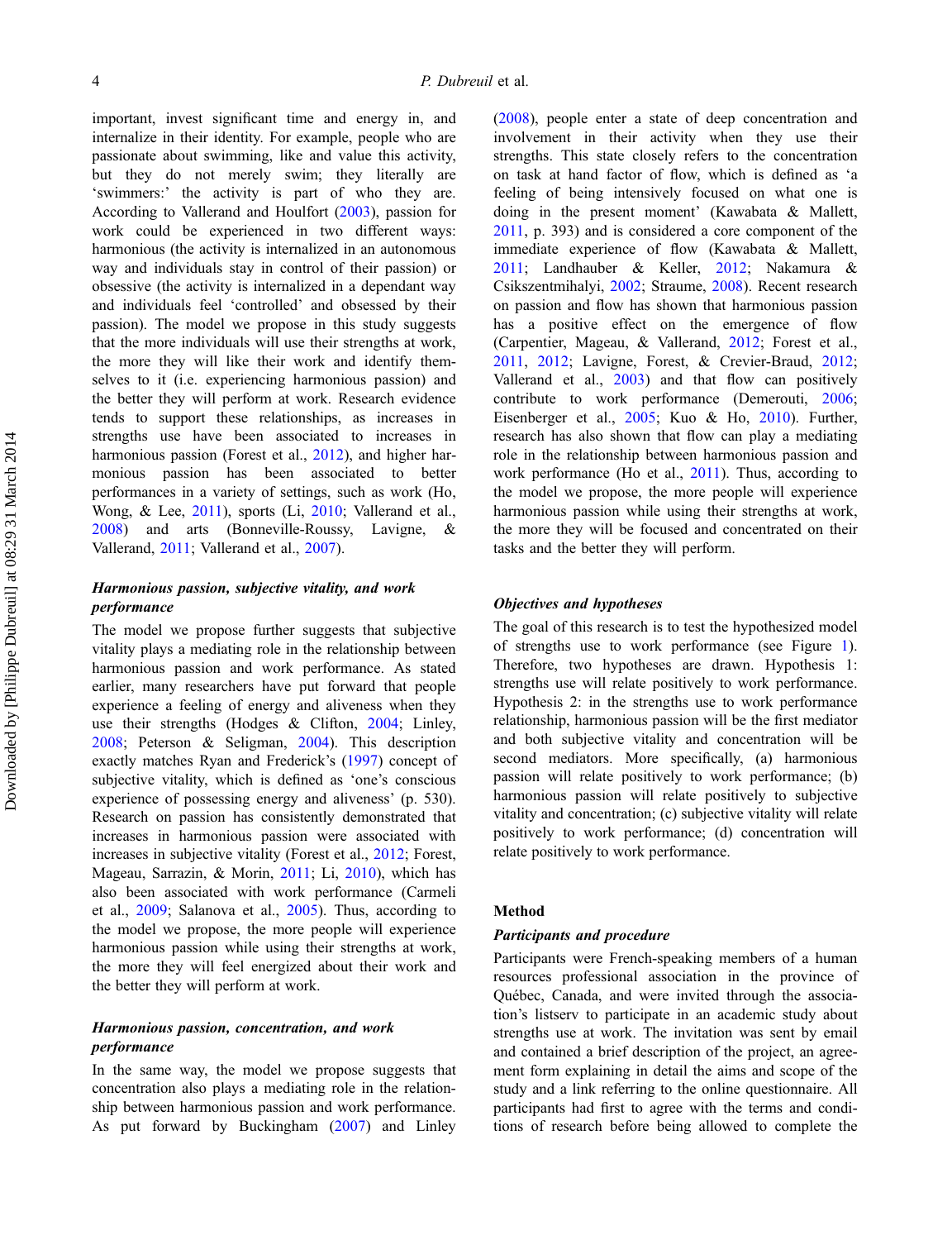questionnaire. A total of 430 individuals (75% women, which is representative of the association's membership) participated in the study and completed the questionnaire. In order to reduce possible bias induced by the adaptation to a new job, six participants who had an organizational tenure of less than six months were removed from the study. Of the final 424 remaining participants, 18% were less than 30-years old, 53% between 30- and 45-years old, 23% between 46- and 55-years old, and 6% were 56 years or older. Regarding education, 67% had an undergraduate degree while 33% had graduate education (31% Master's degree and 2% Doctoral degree). With respect to work experience with the current employer, 14% cumulated between 6 months and one year of experience, 38% between 2 and 5 years, 29% between 6 and 15 years, and 19% more than 15 years. Regarding the work sector, 65% of participants were in the private sector while 35% were in the public sector. Finally, 16% of participants were working in an organization counting less than 100 employees, 30% between 101 and 500 employees, 11% between 501 and 1000 employees, 21% between 1001 and 5000 employees, and 22% in a larger than 5000 employees organization.

#### Measures

#### Strengths use

Strengths use at work was assessed using a French translation, which was adapted for work, of the strengths use scale (Forest et al., [2012\)](#page-12-0) originally developed by Govindji and Linley [\(2007](#page-13-0)). This 14-items instrument asked participants to rate their level of agreement with sentences relating to strengths use (sample items: 'At work, I use my strengths everyday;' 'At work, most of my time is spent doing the things that I am good at doing') on a 1 (strongly disagree) – 7 (strongly agree) Likert-type scale. Previous studies have shown acceptable internal consistency levels for this instrument, with  $\alpha = 0.96$ (Govindji & Linley, [2007\)](#page-13-0) and  $\alpha = 0.94 - 0.97$  (Wood et al., [2011\)](#page-15-0), as well as a single-factor structure and adequate test–retest reliability  $(r=0.85;$  Wood et al., [2011](#page-15-0)). The internal consistency for this instrument was also acceptable in the current study, with  $\alpha = 0.96$ .

#### Harmonious passion

Harmonious passion at work was measured by the harmonious passion subscale of the passion toward work scale, originally developed in French by Vallerand and Houlfort ([2003](#page-15-0)). This six-items subscale asked participants to indicate their level of agreement with sentences relating to harmonious passion at work (sample items: 'My work reflects the qualities I like about myself;' 'My work is in harmony with the other activities in my life') on a 1 (strongly disagree) – 7 (strongly agree) Likerttype scale. Validation studies performed on this scale revealed a single factor structure and acceptable internal consistency levels, with  $\alpha = 0.70{\text -}0.85$  (Vallerand & Houlfort, [2003](#page-15-0)). The internal consistency was also acceptable in the current study, with  $\alpha = 0.91$ .

#### Subjective vitality

Subjective vitality was assessed using a French translation, which was adapted for work, of the subjective vitality scale (Rousseau, [2002](#page-14-0)) originally developed by Ryan and Frederick ([1997\)](#page-14-0). This seven-items instrument asked participants to rate their level of agreement with sentences relating to subjective vitality (sample items: 'At work, I feel alive and vital'; 'At work, I have energy and spirit') on a 1 (strongly disagree) – 7 (strongly agree) Likert-type scale. Previous studies have shown that the internal consistency coefficients levels for this instrument are acceptable, with  $\alpha = 0.84 - 0.86$  (Ryan & Frederick, [1997](#page-14-0)) and  $\alpha = 0.85$  (Li, [2010\)](#page-13-0). In a validation study, Bostic, Rubio, and Hood [\(2000](#page-12-0)) confirmed the single factor structure and the acceptable internal consistency levels  $(\alpha = 0.80 - 0.89)$  of this scale, but recommended the removal of the only negatively worded item ('I don't feel very energetic'). A reliability analysis performed in the present study yielded the same results and therefore this item was removed, raising the internal consistency levels from  $\alpha = 0.85$  to  $\alpha = 0.91$ .

#### Concentration

Concentration was assessed using a French translation, which was adapted for work, of the concentration on task at hand subscale of the flow state scale (Forest, LeBrock, Madore, & Boudrias, [2005\)](#page-12-0) originally developed by Jackson and Marsh ([1996\)](#page-13-0). This three-items subscale asked participants to indicate their level of agreement with sentences relating to concentration at work (sample items: 'At work, my attention is entirely focused on what I am doing;' 'At work, I am completely focused on the task at hand') on a 1 (strongly disagree) – 7 (strongly agree) Likert-type scale. Previous studies have shown that the internal consistency coefficients levels for this instrument are usually acceptable, with  $\alpha = 0.82 - 0.87$  (Jackson & Marsh, [1996](#page-13-0)) and  $\alpha = 0.92$ (Forest et al., [2011\)](#page-12-0). It was also acceptable in the current study, with  $\alpha$  = 0.89.

#### Work performance

Work performance was assessed using an adaptation of the work performance model (Griffin, Neal, & Parker, [2007\)](#page-13-0), which was translated into French by a translation–back-translation procedure with independent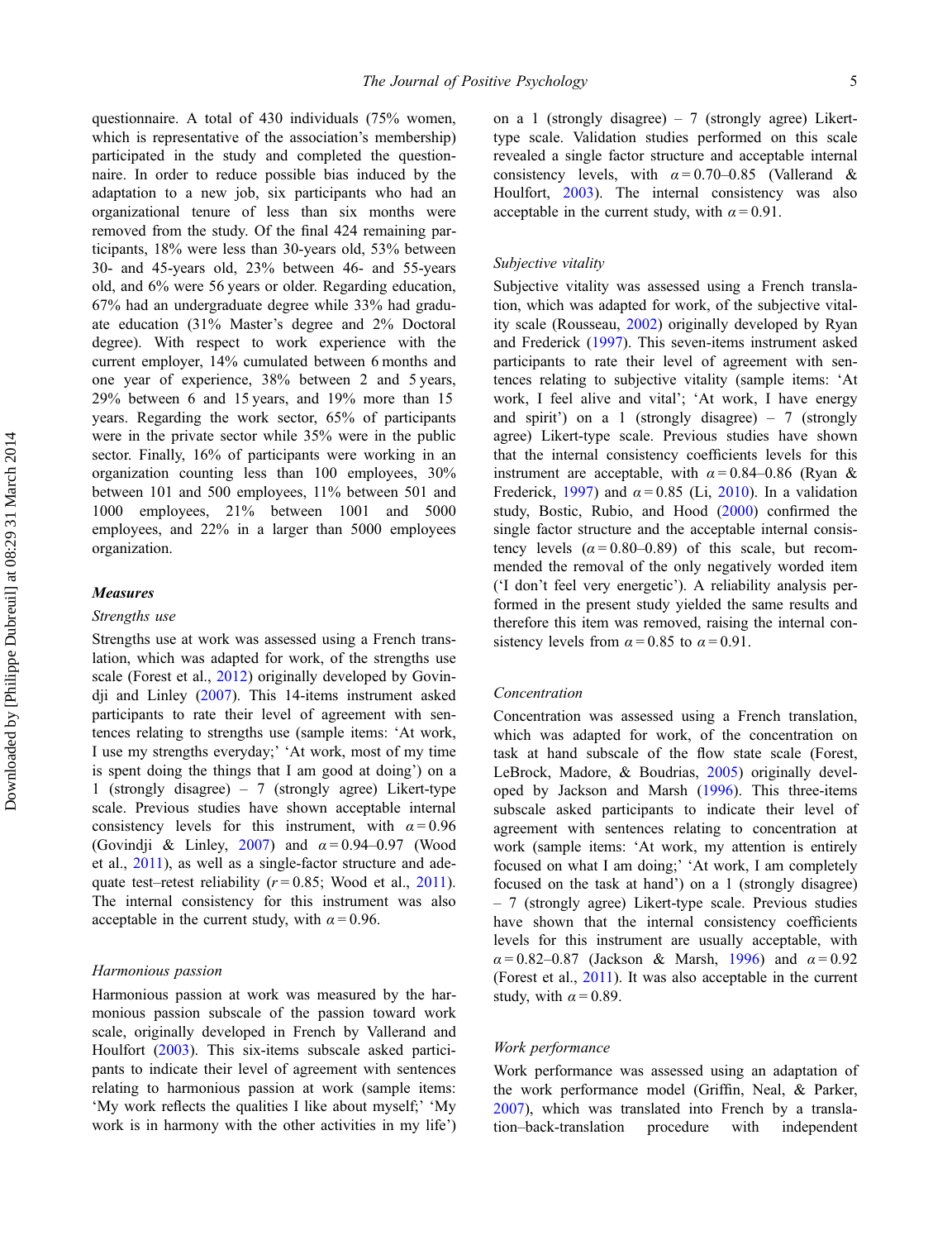bilingual judges (Vallerand, [1989](#page-15-0)). The work performance model is based on a  $3 \times 3$  matrix considering employee proficiency (adequately fulfilling prescribed role requirements), adaptivity (effectively coping with, responding to, and supporting change) and proactivity (initiating better ways of working and being future-oriented) at the individual, team, and organizational levels and proposes sentences that evaluate performance on each of these points. For parsimonious reasons, only one item was retained for each point, reducing the 27-items original questionnaire to a shorter nine-items-adapted version. This final version asked participants to rate the frequency to which they presented different behaviors relating to work performance in the past six months (sample items: [proficiency – team level] 'I coordinated my work with my colleagues;' [adaptivity – organizational level] 'I responded flexibly to overall changes in the organization;' [proactivity – individual level] 'I initiated better ways of doing my tasks') on a 1 (seldom) – 5 (very often) Likert-type scale. In the present study, an exploratory factor analysis using the maximum likelihood method with promax rotation was conducted on the nine work performance items in order to assess whether they represented a single factor. Close inspection of the results (1 factor, 2 factors, and 3 factors solutions) indicated that the optimal solution was the single factor model,  $(KMO = 0.80)$  accounting for 38.0% of total variance, because it eliminated the cross-loading and low internal consistency problems which were present in the 2 factors and 3 factors solutions. All factor loadings were satisfactory (ranging from 0.40 to 0.74; Tabachnick  $&$  Fidell,  $2007$  and the internal consistency coefficient level was acceptable, with  $\alpha = 0.79$ .

#### Results

#### Preliminary analyses

Data were normally distributed with kurtosis and skewness values within the +1 and −1 range (Tabachnick & Fidell, [2007](#page-15-0)). No evidence of mutlicollinearity was found,

Table 1. Means, standard deviations and correlations.

as tolerance levels  $(1-R^2)$  were above the 0.1 threshold (Kline, [2011](#page-13-0)) for all variables (0.310–0.797). Twenty participants were removed from the original sample because of univariate (16) and multivariate (4) outliers, resulting in a total of 404 participants. Missing values were replaced by means in all analyses, as less than 5% of values were missing in all variables (Tabachnick & Fidell, [2007](#page-15-0)). Means, standard deviations, correlations, and alpha coefficients are presented in Table 1. Given that sociodemographic variables age, gender, and organizational tenure were correlated ( $p < 0.05$ ) with outcome variables concentration and performance, they were included as control variables in the SEM model.

#### Strengths use and work performance

In order to test hypothesis 1, which states that strengths use will be positively related to work performance, a linear regression using SPSS 22.0 was conducted on strengths use and work performance while controlling for age, gender, and organizational tenure. Results showed that strengths use was positively associated to work performance ( $\beta$ =0.41;  $p$  < 0.001) and explained 16.0% of its total variance (Adj.  $R^2 = 0.160$ ). This result thus confirmed hypothesis 1.

# Mediators in the strengths use to work performance relationship

In order to test hypothesis 2, which states that in the strengths use to work performance relationship, harmonious passion will be first mediator, and both subjective vitality and concentration will be second mediators, structural equation modeling was performed using Mplus 7.11. As recommended by MacCallum and Austin [\(2000](#page-14-0)), a full latent variables model design was used. This type of design, which uses items as indicators and measured concepts as latent variables, provides a better estimation because it allows for estimation of the unique variance in each indicator, and estimates of relationships

| Variable                 | M    | SD.   | r        |                |         |          |          |          |          |          |        |
|--------------------------|------|-------|----------|----------------|---------|----------|----------|----------|----------|----------|--------|
|                          |      |       |          | $\mathfrak{D}$ | 3       | 4        | 5        | 6        | 7        | 8        | 9      |
| $1. \text{Age}$          |      |       |          |                |         |          |          |          |          |          |        |
| 2. Gender                |      |       | $0.13**$ |                |         |          |          |          |          |          |        |
| 3. Education             |      |       | 0.04     | 0.01           |         |          |          |          |          |          |        |
| 4. Organizational tenure | 9.31 | 10.47 | 0.01     | $-0.03$        | 0.05    |          |          |          |          |          |        |
| 5. Strengths use         | 5.18 | 1.00  | $0.10*$  | 0.02           | $-0.04$ | $0.13**$ | (0.96)   |          |          |          |        |
| 6. Harmonious passion    | 5.17 | 1.07  | 0.02     | 0.03           | $-0.08$ | 0.07     | $0.73**$ | (0.91)   |          |          |        |
| 7. Vitality              | 5.20 | 0.94  | 0.04     | 0.03           | $-0.07$ | 0.09     | $0.74**$ | $0.77**$ | (0.85)   |          |        |
| 8. Concentration         | 4.97 | 1.09  | $0.13**$ | 0.08           | $-0.08$ | 0.09     | $0.69**$ | $0.62**$ | $0.68**$ | (0.89)   |        |
| 9. Work performance      | 4.25 | 0.49  | $0.10*$  | $-0.13**$      | $-0.02$ | $0.10*$  | $0.41**$ | $0.39**$ | $0.40**$ | $0.41**$ | (0.79) |

Notes:  $N = 404$ . SD = Standard deviation. Alpha coefficients on the diagonal.  $\gamma p < 0.05$ .  $\gamma p < 0.01$ .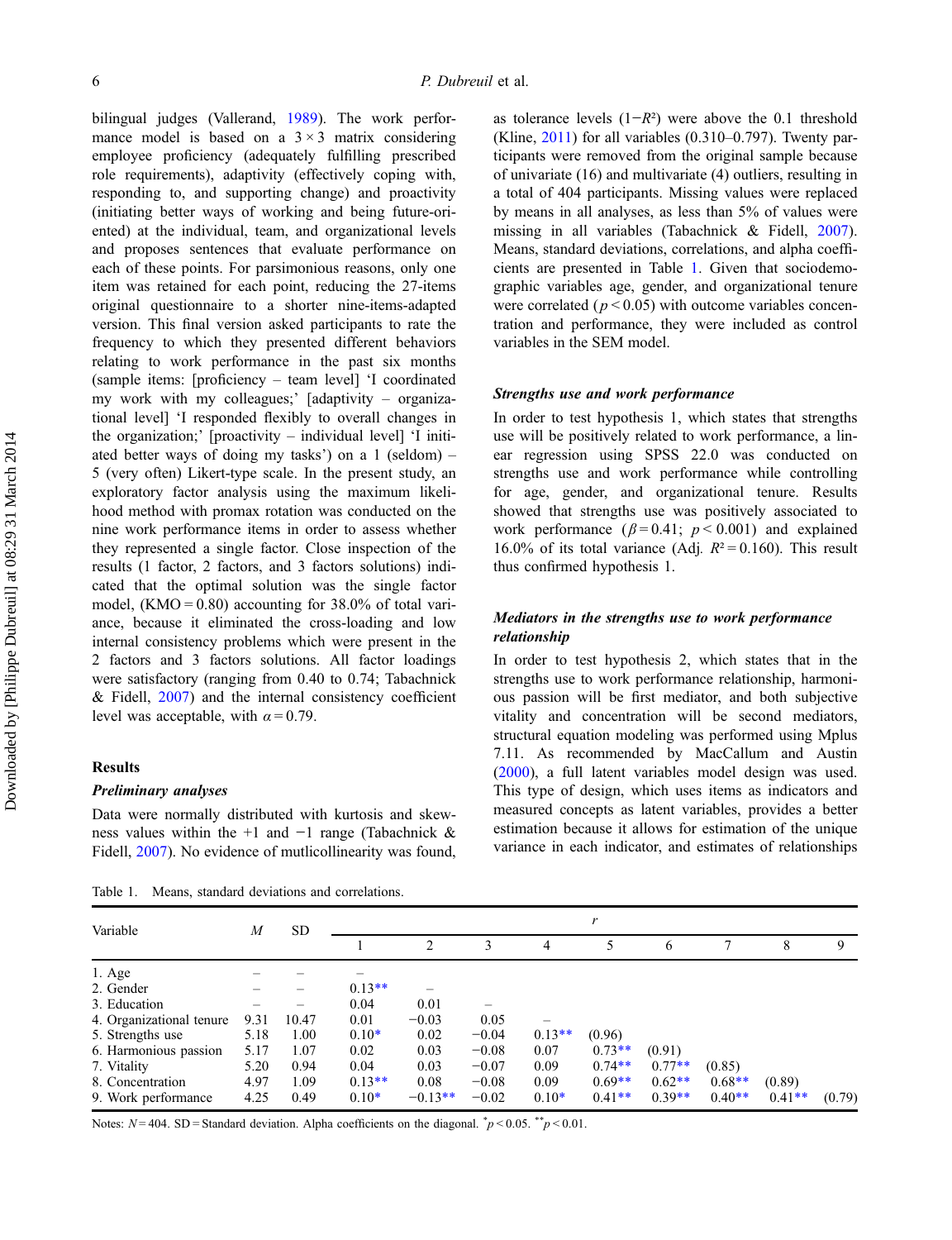among latent variables are therefore not biased by the presence of error in the indicators. The measurement portion of the model was tested in a first step using confirmatory factor analysis (CFA), followed by the structural part of the model in a second step (Kline, [2011](#page-13-0)). Estimation was performed using WLSMV method (weighted least squares – mean and variance adjusted), as variables were measured by Likert-type scales (Beauducel & Herzberg, [2006;](#page-11-0) Finney & DiStephano, [2006;](#page-12-0) Forero, Maydeu-Olivares, & Gallardo-Pujol, [2009](#page-12-0)). Since the chi-square test is sensitive to sample size, minor deviations of normality, and minor specification errors, other fit indices such as the comparative fit index (CFI), the Tucker Lewis Index (TLI), and the root mean square error of approximation (RMSEA) were also used to evaluate model fit (Cheung & Rensvold, [2002](#page-12-0); Hayduk, Cummings, Boadu, Pazderka-Robinson, & Boulianne, [2007;](#page-13-0) Hu & Bentler, [1999\)](#page-13-0). Values greater than 0.90 for CFI and TLI indicate acceptable fit, although values greater than 0.95 are preferable (Hu & Bentler, [1999](#page-13-0); Yu, [2002\)](#page-15-0). Likewise, values up to 0.08 for RMSEA indicate acceptable fit (Browne & Cudeck, [1993](#page-12-0); MacCallum, Browne, & Sugawara, [1996\)](#page-14-0) although values lower than 0.06 are preferable (Hu & Bentler, [1999;](#page-13-0) Yu, [2002\)](#page-15-0).

#### Measurement model

The measurement portion of the model was tested in a first step using CFA. Results indicated an acceptable fit to the data ( $\chi^2$  (df = 772, N = 404) = 2533.80,  $p < 0.001$ ,  $CFI = 0.96$ ,  $TLI = 0.95$ ,  $RMSEA = 0.075$  [95% CI = 0.072–0.078]). All factor loadings were significant ( $p <$  $0.001$ ) and showed acceptable levels (strengths use = 0.69–0.94; harmonious passion =  $0.83-0.93$ ; subjective vitality =  $0.72-0.94$ ; concentration =  $0.87-0.91$ ; and work performance  $= 0.54 - 0.81$ . As the measurement model showed an acceptable fit to the data and an adequate validity, the analysis was carried on with the next step.

#### Structural model

The structural part of the model described in hypothesis 2 (see Figure 2) was tested in a second step. Results indicated suboptimal levels of fit to the data ( $\chi^2$  (df= 768,  $N = 404$ ) = 2894.40,  $p < 0.001$ , CFI = 0.95, TLI = 0.94, RMSEA =  $0.083$  [95% CI = 0.080 to 0.086]), thus not confirming our hypothesis. However, close inspection of the modification indexes (MI) between latent variables revealed that the strongest and most relevant MI (114.44) involved adding a direct path from strengths use to subjective vitality. As previous research had also shown a direct link between strengths use and subjective vitality (Govindji & Linley, [2007](#page-13-0); Wood et al., [2011\)](#page-15-0) and this proposition was also consistent with theory (Hodges & Clifton, [2004;](#page-13-0) Linley, [2008](#page-13-0); Peterson & Seligman, [2004\)](#page-14-0), the model was respecified to include this path.

The respecified model was tested in a third step. Although model fit significantly improved, as revealed by the chi-square difference test  $(\Delta \chi^2)(1) = 64.34$ ;  $p <$ 0.001), overall fit levels were still over acceptable levels  $(\chi^2 \text{ (df=767, } N=404)=2796.06, p<0.001, CFI=0.95,$ TLI = 0.95, RMSEA = 0.081 [95% CI = 0.078-0.084]). Again, close inspection of modification indexes between latent variables revealed that the strongest and most relevant MI (121.516) involved adding a direct path from strengths use to concentration. As this path was consistent with previous theory (Buckingham, [2007](#page-12-0); Duckworth et al., [2005](#page-12-0)) and research (Buschor et al., [2013;](#page-12-0) Peterson et al., [2007](#page-14-0)), the model was respecified to include this path.





Notes: For clarity reasons, only latent variables are represented in this figure. Standardized parameters reported. \*  $\mu$  < 0.05.  $\mu$  < 0.01.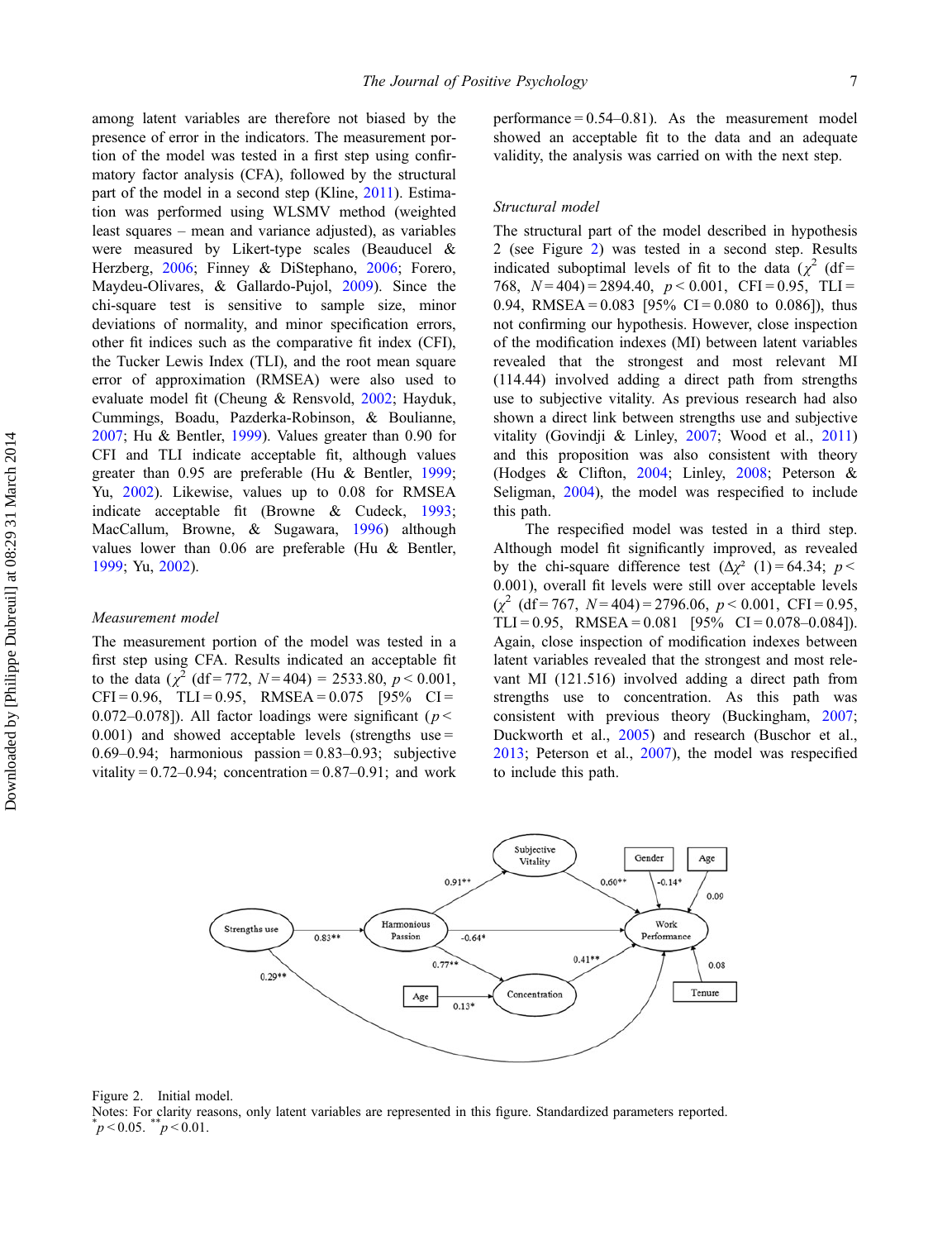The respecified model was tested in a fourth step. Results revealed that model fit significantly improved, as shown by the chi-square difference test  $(\Delta \chi^2)(1) = 61.51$ ;  $p < 0.001$ ). Further, overall fit levels were now acceptable  $(\chi^2 \text{ (df=766, } N=404)=2679.03, p<0.001, \text{ CFI}=0.95,$ TLI = 0.95, RMSEA = 0.079 [95% CI = 0.075 to 0.082]). However, close inspection of model parameters indicated that two paths (strengths use to performance; passion to performance) were non-significant in this new specification. The model was therefore respecified to remove these paths.

The respecified model (see Figure 3) was tested in a fifth step. Results revealed that overall fit levels were again acceptable ( $\chi^2$  (df = 768, N = 404) = 2650.55, p < 0.001, CFI = 0.95, TLI = 0.95, RMSEA = 0.078 [95% CI  $= 0.075$  to 0.081]). According to the chi-square difference test, model fit did not significantly improve  $(\Delta \chi^2)$  $(2) = 1,98$ ;  $p = 0.37$ ), which shows that removal of paths did not significantly alter model fit and therefore confirms the superiority of this simpler model over the previous one. Examination of modification indexes revealed that only adding a path from concentration to subjective vitality could significantly improve model fit. As this new specification was not supported by any known research or theoretical perspective, it was not considered and this model was retained as the final one. This model explains 36.2% of total variance in work performance, 75.0% of total variance in subjective vitality, 56.9% of total variance in concentration, and 56.0% of total variance in harmonious passion.

### Mediation effects

In order to confirm mediation effects, the following procedure was used (Cheung & Lau, [2008;](#page-12-0) MacKinnon, Fairchild, & Fritz, [2007;](#page-14-0) Rucker, Preacher, Tormala, & Petty, [2011](#page-14-0)). First, one must demonstrate that the independent variable (IV) predicts the mediator variable (MV), which corresponds to the  $\alpha$  effect. Second, one

must also demonstrate that the MV predicts the dependant variable (DV), which corresponds to the  $\beta$  effect. Third, one must demonstrate that the indirect effect, represented by the product of  $\alpha \times \beta$ , is also significant. Finally, one will conclude to partial or complete mediation if the relation between the IV and the DV, controlling for the presence of the MV, is significant (partial mediation) or non-significant (complete mediation). Therefore, in order to confirm the mediating roles of harmonious passion, subjective vitality, and concentration in the final model, indirect effects were calculated. These indirect effects were estimated using Mplus 7.11 INDI-RECT function, which provides a bootstrapped (5000 samples in the present study) confidence interval (95%) around the indirect effect. When these confidence interval values exclude zero, the indirect effect obtained can be considered to differ significantly from zero (Preacher & Hayes, [2004](#page-14-0)). Table [2](#page-9-0) presents the results of direct, indirect, and total effects calculations performed on the final model. First, results indicate partial mediation of the strengths use to subjective vitality and strengths use to concentration relationships by harmonious passion. Second, results indicate complete mediation of the harmonious passion to work performance relationship by both subjective vitality and concentration, as indirect effects are significant and the path from harmonious passion to work performance becomes non-significant when included in the model (see structural model results, step four). Third and most notably, results indicate complete mediation of the strengths use to work performance relationship by subjective vitality, concentration, and harmonious passion (through second mediators), as indirect effects are all significant and the path from strengths use to work performance becomes non-significant when included in the model (see structural model results, step four). Taken together, these results show the central role played by harmonious passion, subjective vitality, and concentration in the strengths use to work performance relation. However, since these results show complete





Notes: For clarity reasons, only latent variables are represented in this figure. Standardized parameters reported. \*  $p < 0.05$ .  $p < 0.01$ .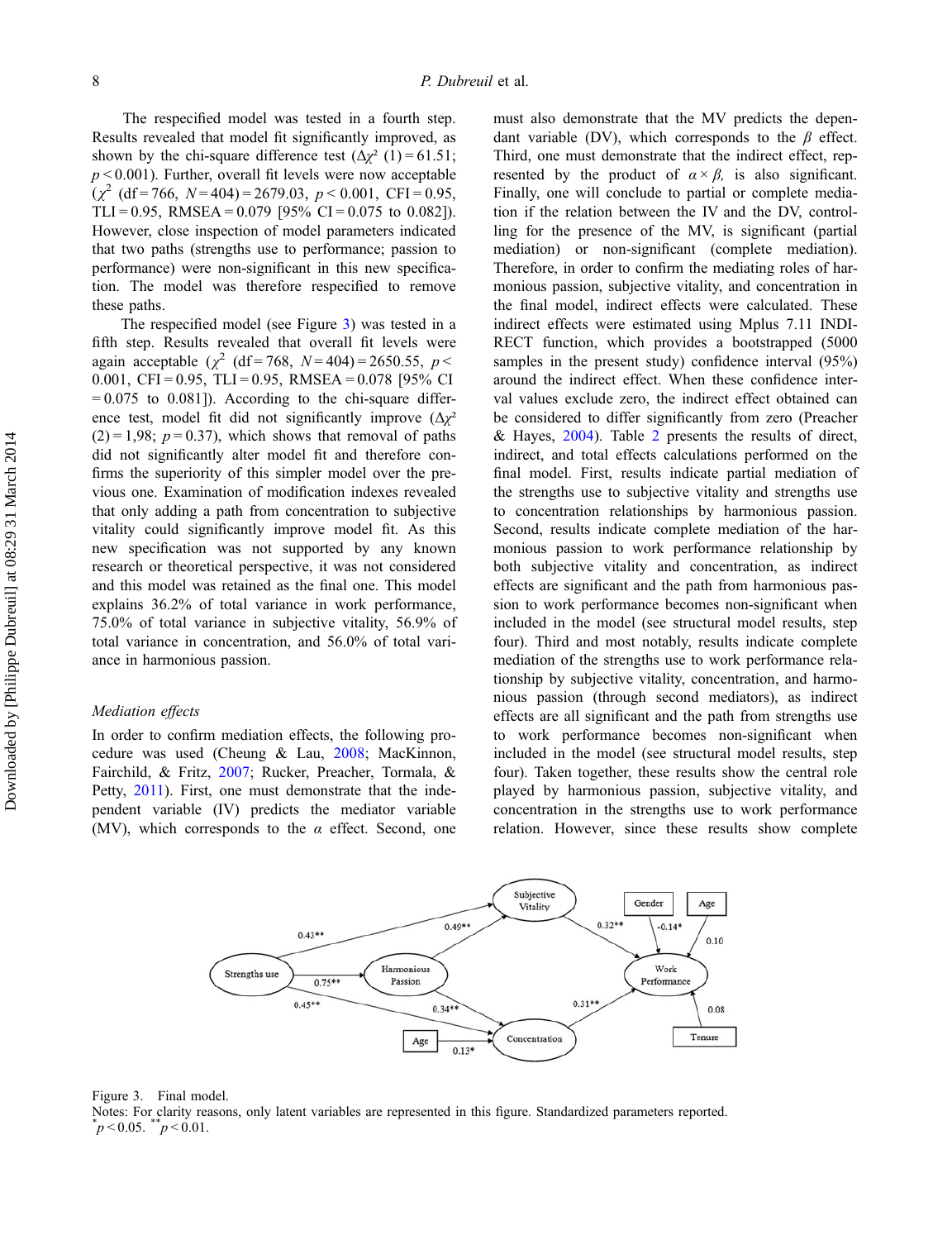|                                               | Standardized parameters |           |                  |                |  |  |  |  |  |
|-----------------------------------------------|-------------------------|-----------|------------------|----------------|--|--|--|--|--|
| Path                                          | β                       | <b>SE</b> | $\boldsymbol{p}$ | 95% CI         |  |  |  |  |  |
| Direct effects                                |                         |           |                  |                |  |  |  |  |  |
| <b>SU-HP</b>                                  | 0.747                   | 0.024     | < 0.001          | [0.701, 0.794] |  |  |  |  |  |
| <b>SU-SV</b>                                  | 0.434                   | 0.048     | < 0.001          | [0.341, 0.528] |  |  |  |  |  |
| SU-C                                          | 0.453                   | 0.072     | < 0.001          | [0.311, 0.594] |  |  |  |  |  |
| HP-SV                                         | 0.492                   | 0.046     | < 0.001          | [0.403, 0.581] |  |  |  |  |  |
| $HP-C$                                        | 0.341                   | 0.071     | < 0.001          | [0.201, 0.480] |  |  |  |  |  |
| <b>SV-WP</b>                                  | 0.315                   | 0.054     | < 0.001          | [0.210, 0.420] |  |  |  |  |  |
| $C-WP$                                        | 0.310                   | 0.056     | < 0.001          | [0.201, 0.419] |  |  |  |  |  |
| Indirect and total effects<br><b>SU-HP-SV</b> |                         |           |                  |                |  |  |  |  |  |
| Indirect effect                               | 0.368                   | 0.036     | < 0.001          | [0.297, 0.439] |  |  |  |  |  |
| Total effect                                  | 0.802                   | 0.021     | < 0.001          | [0.761, 0.842] |  |  |  |  |  |
| <b>SU-HP-C</b>                                |                         |           |                  |                |  |  |  |  |  |
| Indirect effect                               | 0.255                   | 0.055     | < 0.001          | [0.147, 0.362] |  |  |  |  |  |
| Total effect                                  | 0.707                   | 0.034     | < 0.001          | [0.641, 0.773] |  |  |  |  |  |
| <b>HP-SV-WP</b>                               |                         |           |                  |                |  |  |  |  |  |
| Indirect effect                               | 0.155                   | 0.031     | < 0.001          | [0.095, 0.215] |  |  |  |  |  |
| Total effect                                  | 0.260                   | 0.039     | < 0.001          | [0.185, 0.336] |  |  |  |  |  |
| HP-C-WP                                       |                         |           |                  |                |  |  |  |  |  |
| Indirect effect                               | 0.106                   | 0.027     | < 0.001          | [0.054, 0.158] |  |  |  |  |  |
| Total effect                                  | 0.260                   | 0.039     | < 0.001          | [0.185, 0.336] |  |  |  |  |  |
| <b>SU-SV-WP</b>                               |                         |           |                  |                |  |  |  |  |  |
| Indirect effect                               | 0.137                   | 0.028     | < 0.001          | [0.083, 0.191] |  |  |  |  |  |
| Total effect                                  | 0.472                   | 0.039     | < 0.001          | [0.396, 0.548] |  |  |  |  |  |
| <b>SU-C-WP</b>                                |                         |           |                  |                |  |  |  |  |  |
| Indirect effect                               | 0.140                   | 0.036     | < 0.001          | [0.069, 0.212] |  |  |  |  |  |
| Total effect                                  | 0.472                   | 0.039     | < 0.001          | [0.396, 0.548] |  |  |  |  |  |
| <b>SU-HP-SV-WP</b>                            |                         |           |                  |                |  |  |  |  |  |
| Indirect effect                               | 0.116                   | 0.024     | < 0.001          | [0.069, 0.163] |  |  |  |  |  |
| Total effect                                  | 0.472                   | 0.039     | < 0.001          | [0.396, 0.548] |  |  |  |  |  |
| <b>SU-HP-C-WP</b>                             |                         |           |                  |                |  |  |  |  |  |
| Indirect effect                               | 0.079                   | 0.020     | < 0.001          | [0.040, 0.118] |  |  |  |  |  |
| Total effect                                  | 0.472                   | 0.039     | < 0.001          | [0.396, 0.548] |  |  |  |  |  |
|                                               |                         |           |                  |                |  |  |  |  |  |

<span id="page-9-0"></span>Table 2. Direct, indirect, and total effects in the final model.

Notes:  $SE = Standard$  error.  $CI = Confidence$  interval.  $SU = Strengths$ use.  $HP = Harmonious$  passion.  $SV = Subjective$  vitality.  $C = Concentra$ tion. WP = Work performance.

mediation (partial mediation was expected), hypothesis 2 is partially confirmed.

## Discussion

The objectives of this research were first to verify the positive association between strengths use and work performance, and second to assess whether harmonious passion, subjective vitality, and concentration could play a mediator role in this relationship.

#### Strengths use and work performance

Our first hypothesis stated that strengths use would be positively associated with work performance. This hypothesis is confirmed, as the linear regression analysis shows a direct and positive relation between strengths use and work performance. Thus, the more individuals

have opportunities to put their strengths to use at work, the more they are likely to demonstrate work performance behaviors, not only by adequately fulfilling their required tasks, but also by adapting better to change and by acting more proactively in their work environments. These results are consistent with previous research that showed positive relations between strengths use and work performance (Asplund & Blacksmith, [2012](#page-11-0); Clifton & Harter, [2003](#page-12-0); Hodges & Asplund, [2010](#page-13-0); Hodges & Clifton, [2004\)](#page-13-0). Moreover, it is also to our knowledge the first completely independent study, not done by a consultation firm, showing a positive association between these variables, thus answering in a way a call made by researchers in the field (Kaiser & Overfield, [2011\)](#page-13-0).

# Mediators in the strengths use to work performance relationship

Our second hypothesis stated that in the strengths use to work performance relationship, harmonious passion would be first mediator, while subjective vitality and concentration would be second mediators. This hypothesis is partially confirmed as results show, first, that the relation between strengths use and work performance is not partially, but entirely explained by the mediators and, second, that instead of being consecutive, all three mediators are rather on the same level. These results are notable, because they imply that these mediator variables are not trivial, but play jointly a fundamental role in the explanation of the effect of strengths use on work performance. Moreover, it seems that the effect of strengths use on subjective vitality and concentration was underestimated in our initial model, as these variables were not merely byproducts of harmonious passion, but directly related to strengths use. These results are consistent with Linley's ([2008](#page-13-0)) and Buckingham's [\(2007](#page-12-0)) theoretical models, which state that people experience feelings of authenticity, vitality, and concentration while using their strengths, and that these dispositions positively influence work performance. On a broader level, these results are also consistent with general models of strengths that describe these processes as central features of strengths use (Buckingham & Clifton, [2001;](#page-12-0) Duckworth et al., [2005;](#page-12-0) Peterson & Seligman, [2004](#page-14-0)). As such, it seems plausible that individuals who experience higher vitality at work while using their strengths would perform better, as the heightened feelings of energy and aliveness would enable them to work harder and for longer periods of time, to engage in more creative and proactive behaviors, and to better adapt to change (Carmeli et al., [2009](#page-12-0); Salanova et al., [2005](#page-14-0); Shirom, [2011](#page-15-0)). In the same way, it is also plausible that individuals who experience deep levels of concentration at work while using their strengths would perform better, as the elevation of cognitive resources towards the task at hand might foster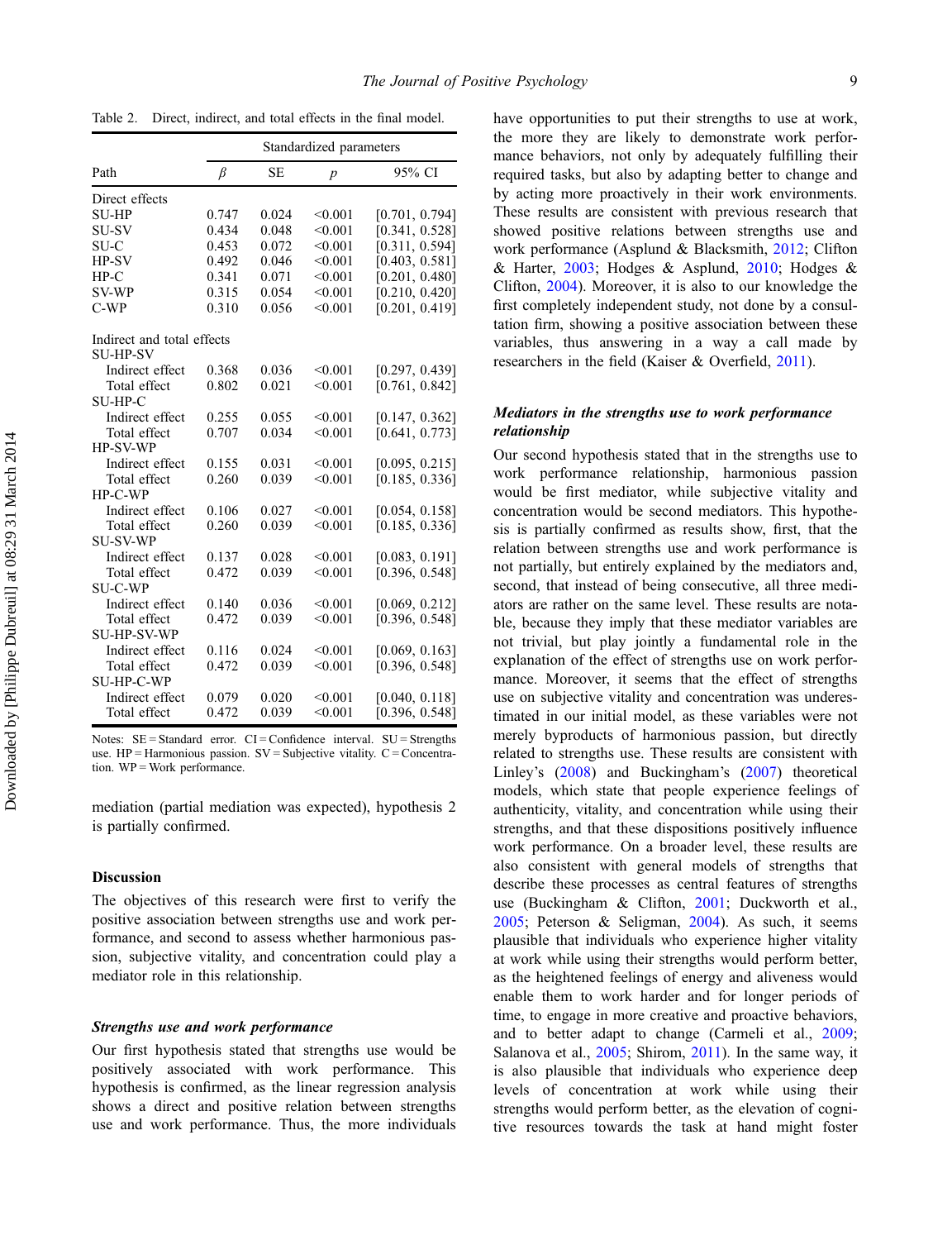better performance through higher attention to detail and superior information processing (Demerouti, [2006](#page-12-0); Engeser & Rheinberg, [2008;](#page-12-0) Landhauber & Keller, [2012\)](#page-13-0). Interestingly, it seems that while strengths use would foster harmonious passion towards work, this latter variable would exert its effect on work performance entirely through subjective vitality and concentration. This is a remarkable result, which is in line with previous research on passion at work (Carpentier et al., [2012](#page-12-0); Forest et al., [2011](#page-12-0), [2012](#page-12-0); Ho et al., [2011](#page-13-0); Lavigne et al., [2012;](#page-13-0) Vallerand et al., [2003\)](#page-15-0) and which means that people experiencing a stronger harmonious passion towards their work would perform better because this type of passion would help drive their vitality and their concentration to higher intensities.

#### Limitations and future research directions

Results from this study should be interpreted with caution as they remain subject to some limitations. The first limitation concerns the cross-sectional design of the present study, which implies that no relations of causality can be inferred from these results. The second limitation concerns the use of self-report measures for all variables, and particularly for work performance, which confines the interpretations of the results to the subjective level. Indeed, using a self-report measure of work performance, it is impossible to know if participants were actually performing as expected on the job. Results only indicate that participants believed they were using their strengths and thought they were performing well at work. Still, the present study remains a first step in the right direction, indicating empirically valid clues about factors that might be involved in the strengths use to work performance relation. The third limitation concerns the reliance on a sample obtained from a professional association, which reduces the generalizability of the results and stresses the need for further replication in other organizations and types of jobs. It must however be stated that although participants share the same professional title, they are spread throughout the province of Québec and occupy different hierarchical positions in various sectors of the economy. A fourth limitation concerns the high proportion (75%) of women present in this sample. This was not a problem within the sample (as it is representative of the association's membership), however it is not representative of the general population. This limit must be taken into account when generalizing the results. The fifth limitation concerns the use of a single source of assessment for all variables, which may introduce biases in the results, such as common-method-variance biases that tends to overestimate the size of the observed relations between variables (Podsakoff, MacKenzie, & Podsakoff, [2012\)](#page-14-0). However, a recent mathematical demonstration (Siemsen, Roth, & Oliveira, [2010\)](#page-15-0) has shown

that this study is less affected by this problem, as many of the estimated effects on criterions involve multiple predictors, which allows for the estimation of the effects of the unique (not shared) part of variance of these variables and reduces the influence of common method bias on the results.

Future research should consider further investigating the strengths use to work performance relationship, as well as the mediator variables involved, using an experimental or quasi-experimental design involving measures of evolution in strengths use, harmonious passion, subjective vitality, concentration, and work performance. For example, an experimental design could be constructed in which participants would engage in an intervention program aimed at developing strengths use (see, e.g. Forest et al., [2012;](#page-12-0) Gander et al., [2013](#page-12-0); Roberts, Dutton, Spreitzer, Heaphy, & Quinn, [2005](#page-14-0); Seligman et al., [2005](#page-15-0)). Measures of strengths use, harmonious passion, subjective vitality, concentration, and work performance could then be taken at different time intervals (pretest, posttest, 1 month, 3 months, 6 months, and 1 year) and compared with a control group. In order to increase the validity of findings, objective measures of work performance could be used (e.g. sales, productivity data, supervisor ratings, etc.), as well as immediate, instead of retrospective, measures of strengths use, harmonious passion, subjective vitality, and concentration (e.g. experience sampling method; Csikszentmihalyi & Larson, [1987\)](#page-12-0). Such an experiment would have the benefit of reaching three important goals at once: (a) validating to the strengths use to work performance relationship, (b) verifying the roles played by harmonious passion, subjective vitality and concentration in that relationship, and (c) testing the efficiency of the selected strengths intervention program. In a more ambitious study, different strengths intervention programs could also be compared by attributing different participants to different conditions (i.e. strengths intervention programs). Preliminary results from a longitudinal research conducted with 78 health sector workers indicate that increases in strengths use (following a strengths development intervention) do indeed lead to increases in positive outcomes (i.e. harmonious passion, subjective vitality, and concentration), which in turn lead to increases in work performance and satisfaction with life (Forest, Dubreuil, Thibault-Landry, Girouard, & Crevier-Braud, [2013\)](#page-12-0).

On a broader level, research efforts should also consider examining more closely the role played by other variables possibly involved in the strengths use to work performance relation, such as confidence (Govindji & Linley, [2007;](#page-13-0) Hodges & Clifton, [2004;](#page-13-0) Ouweneel, Schaufeli, & Le Blanc, [2013;](#page-14-0) Weber, Ruch, Littman-Ovadia, Lavy, & Gai, [2013\)](#page-15-0), hope (Gander et al., [2012](#page-12-0); Hodges & Clifton, [2004](#page-13-0)), meaning (Grant, [2012;](#page-13-0) Harzer & Ruch, [2012](#page-13-0); Littman-Ovadia & Steger, [2010](#page-13-0)), and job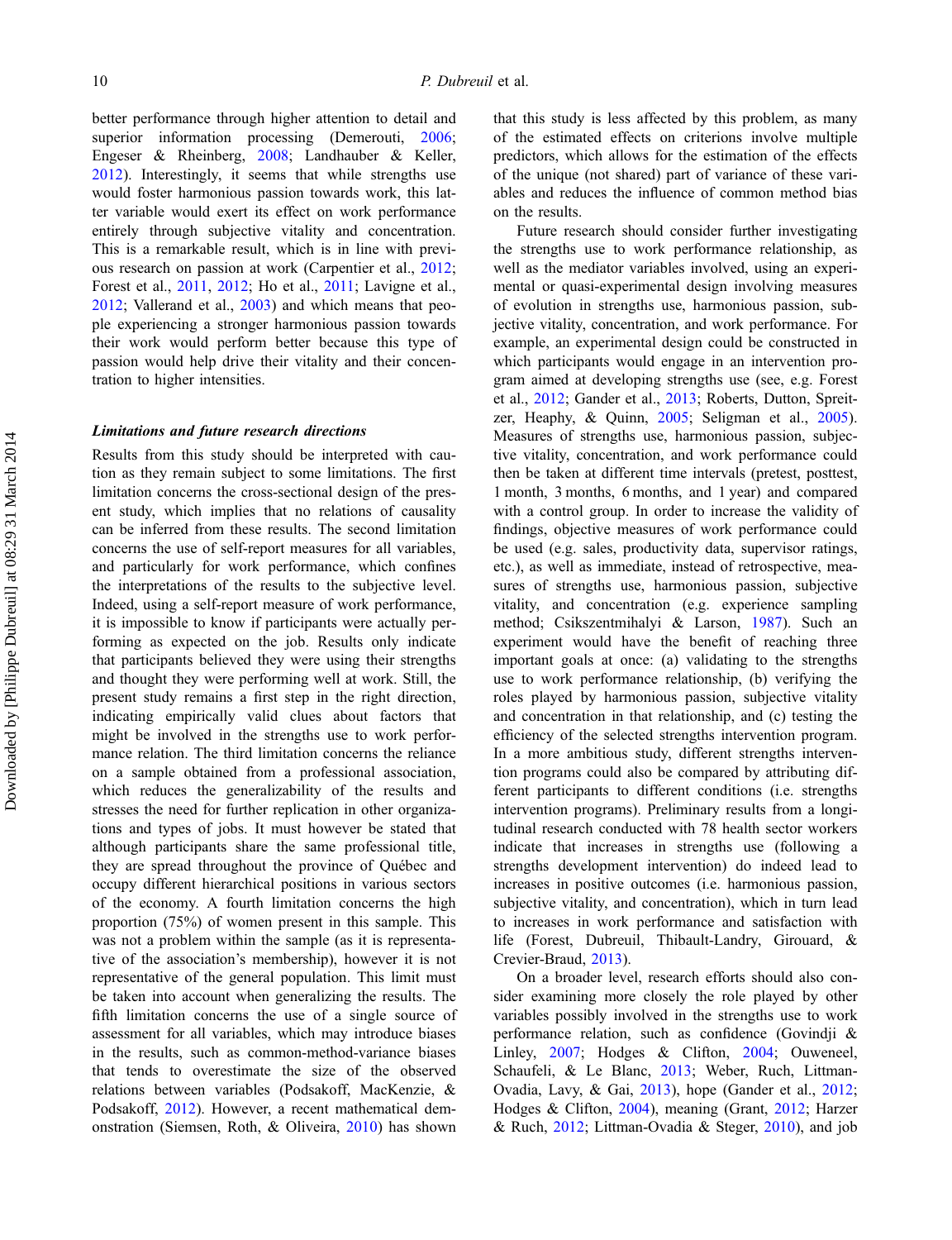<span id="page-11-0"></span>satisfaction (Bouckenooghe, Raja, & Butt, [2013;](#page-12-0) Harter, Schmidt, & Hayes, [2002;](#page-13-0) Harzer & Ruch, [2013](#page-13-0); Judge, Thoresen, Bono, & Patton, [2001](#page-13-0); Littman-Ovadia & Davidovitch, [2010\)](#page-13-0). Further, researchers should also consider exploring the general role played by positive emotions in this relationship, as it can be reasonably believed that positive emotions are experienced while people use their strengths, notably as they are closely associated with harmonious passion (Carpentier et al., [2012;](#page-12-0) Forest et al., [2011](#page-12-0), [2012;](#page-12-0) Philippe, Vallerand, & Lavigne, [2009](#page-14-0)), subjective vitality (Ryan & Frederick, [1997\)](#page-14-0) and concentration (Landhauber & Keller, [2012](#page-13-0)). In turn, consistent with Frederickson's ([2003\)](#page-12-0) broadenand-build theory and with Lyubomirsky, King and Diener's [\(2005](#page-14-0)) work, which state that positive emotions play a central role in performance by broadening people's modes of thinking and action and by building their personal and social resources, it can be expected that these positive emotions could be involved in the explanation of the prosocial, innovation, and adaptation to change behaviors displayed in their work performance.

# Conclusion

This study provides important information for researchers and professionals interested in the field of strengths use and work performance. On a theoretical perspective, it extends actual knowledge by adding an independent validation of the association between strengths use and work performance. It also empirically supports theories proposed by mainstream authors of the field, suggesting that passion, vitality, and concentration might be involved in this relationship. On an applied perspective, it entails that encouraging strengths identification, use, and development in human management practices can be an excellent way to promote work performance, thereby stimulating passion, vitality, and concentration at work. For instance, at the individual level, employees could benefit from learning about their personal strengths and then crafting their jobs in order to maximize their use (Buckingham, [2007](#page-12-0); Roberts, Spreitzer, et al., [2005](#page-14-0)). At the team level, supervisors could actively try to learn more about the individual strengths of their employees (e.g. during performance management reviews, during team meetings) and organize work in order to optimize strengths use and development (Buckingham, [2007](#page-12-0); Clifton & Harter, [2003](#page-12-0); Linley, [2008](#page-13-0)). At the organizational level, management could foster a culture of strengths use by developing human resources management processes around the maximization of individual strengths (e.g. employee recruitment, selection and integration, employee development, and employee performance management; Biswas-Diener, 2010; Fox Eades, [2008;](#page-12-0) Linley, [2008;](#page-13-0) Linley, Garcea, Harrington, Trenier, & Minhas, [2011](#page-13-0)).

To conclude, while strengths as a general topic of study was brought to light in the first decade of this new century, it is now entering a stage of tangible application in organizational settings. Strengths use and development, as a field, represent a great opportunity for positive psychology to demonstrate its value and provide people with concrete ways of understanding how to fully take advantage of their own potential and apply it in their daily lives, including important spheres such as work.

#### Acknowledgments

Preparation of this article was facilitated through grants from the Fonds de recherche du Québec – Société et culture to the first author and from the Social Sciences and Humanities Research Council of Canada for the second author. Statistical analyses were completed with the kind help of Alexandre J.S. Morin, PhD, Research Professor at the Institute for Positive Psychology and Education, Australian Catholic University, Australia.

#### References

- Asplund, J., & Blacksmith, N. (2012). Leveraging strengths. In K. S. Cameron & G. M. Spreitzer (Eds.), The Oxford handbook of positive organizational scholarship (pp. 353–365). New York, NY: Oxford University Press.
- Asplund, J., Lopez, S. J., Hodges, T., & Harter, J. (2007). The Clifton StrengthsFinder 2.0 technical report: Development and validation. Princeton: Gallup Press.
- Bakker, A. B., & Bal, P. (2010). Weekly work engagement and performance: A study among starting teachers. Journal of Occupational and Organizational Psychology, 83, 189–206. doi[:10.1348/096317909X402596](http://dx.doi.org/10.1348/096317909X402596)
- Bakker, A. B., & Demerouti, E. (2008). Towards a model of work engagement. Career Development International, 13, 209–223. doi[:10.1108/13620430810870476](http://dx.doi.org/10.1108/13620430810870476)
- Bakker, A. B., Demerouti, E., & ten Brummelhuis, L. L. (2012). Work engagement, performance, and active learning: The role of conscientiousness. Journal of Vocational Behavior, 80, 555–564. doi[:10.1016/j.jvb.2011.08.008](http://dx.doi.org/10.1016/j.jvb.2011.08.008)
- Bakker, A. B., Oerlemans, W., Demerouti, E., Slot, B., & Ali, D. (2011). Flow and performance: A study among talented Dutch soccer players. Psychology of Sport and Exercise, 12, 442–450. doi[:10.1016/j.psychsport.2011.02.003](http://dx.doi.org/10.1016/j.psych�sport.2011.02.003)
- Bakker, A. B., Schaufeli, W. B., Leiter, M. P., & Taris, T. W. (2008). Work engagement: An emerging concept in occupational health psychology. Work & Stress, 22, 187–200. doi:[10.1080/02678370802393649](http://dx.doi.org/10.1080/02678370802393649)
- Beauducel, A., & Herzberg, P. (2006). On the performance of maximum likelihood versus means and variance adjusted weighted least squares estimation in CFA. Structural Equation Modeling: A Multidisciplinary Journal, 13, 186–203. doi:[10.1207/s15328007sem1302\\_2](http://dx.doi.org/10.1207/s15328007sem1302_2)
- Biswas-Diener, R. (2006). From the equator to the north pole: A study of character strengths. Journal of Happiness Studies, 7, 293–310. doi:[10.1007/s10902-005-3646-8](http://dx.doi.org/10.1007/s10902-005-3646-8)
- Biswas-Diener, R. (2009). Personal coaching as a positive intervention. Journal of Clinical Psychology, 65, 544-553. doi:[10.1002/jclp.20589](http://dx.doi.org/10.1002/jclp.20589)
- Biswas-Diener, R. (2010). Practicing positive psychology coaching: Assessment, activities, and strategies for success. Hoboken, NJ: John Wiley. doi:[10.1002/9781118269633](http://dx.doi.org/10.1002/9781118269633)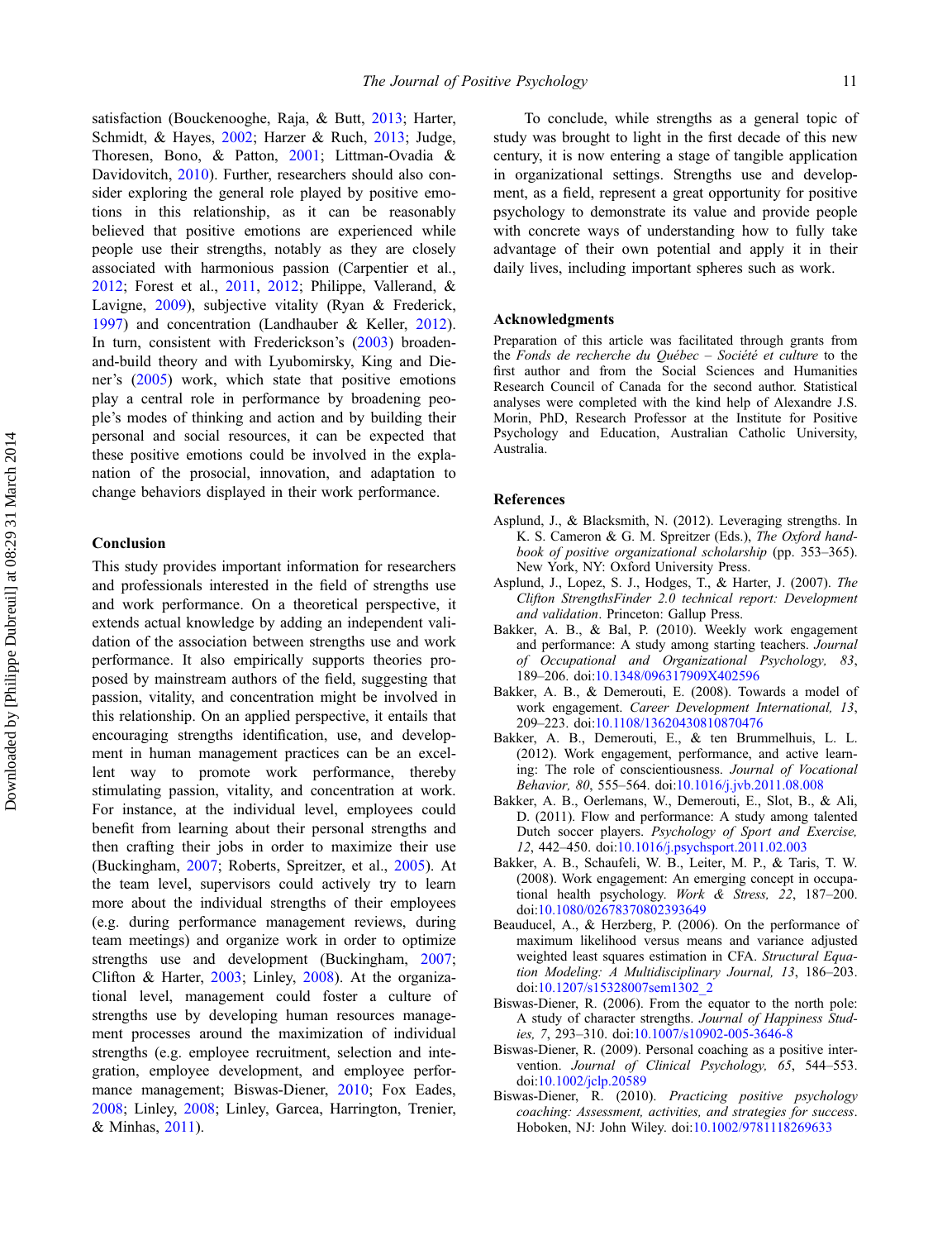- <span id="page-12-0"></span>Biswas-Diener, R., Kashdan, T. B., & Minhas, G. (2011). A dynamic approach to psychological strength development and intervention. The Journal of Positive Psychology, 6, 106–118. doi:[10.1080/17439760.2010.545429](http://dx.doi.org/10.1080/17439760.2010.545429)
- Bonneville-Roussy, A., Lavigne, G. L., & Vallerand, R. J. (2011). When passion leads to excellence: The case of musicians. Psychology of Music, 39, 123–138. doi:[10.1177/](http://dx.doi.org/10.1177/0305735609352441) [0305735609352441](http://dx.doi.org/10.1177/0305735609352441)
- Bostic, T. J., Rubio, D., & Hood, M. (2000). A validation of the subjective vitality scale using structural equation modeling. Social Indicators Research, 52, 313–324. doi:[10.1023/](http://dx.doi.org/10.1023/A:1007136110218) [A:1007136110218](http://dx.doi.org/10.1023/A:1007136110218)
- Bouckenooghe, D., Raja, U., & Butt, A. (2013). Combined effects of positive and negative affectivity and job satisfaction on job performance and turnover intentions. The Journal of Psychology, 147, 105–123. doi:[10.1080/](http://dx.doi.org/10.1080/00223980.2012.678411) [00223980.2012.678411](http://dx.doi.org/10.1080/00223980.2012.678411)
- Browne, M. W., & Cudeck, R. (1993). Alternative ways of assessing model fit. In K. A. Bollen & J. S. Long (Eds.), Testing structural equation models (pp. 136–162). Newbury Park, CA: Sage.
- Buckingham, M. (2007). Go put your strengths to work. New York, NY: Free Press.
- Buckingham, M., & Clifton, D. (2001). Now, discover your strengths. New York, NY: Free Press.
- Buschor, C., Proyer, R. T., & Ruch, W. (2013). Self- and peerrated character strengths: How do they relate to satisfaction with life and orientations to happiness? The Journal of Positive Psychology, 8, 116–127. doi:[10.1080/](http://dx.doi.org/10.1080/17439760.2012.758305) [17439760.2012.758305](http://dx.doi.org/10.1080/17439760.2012.758305)
- Carmeli, A., Ben-Hador, B., Waldman, D. A., & Rupp, D. E. (2009). How leaders cultivate social capital and nurture employee vigor: Implications for job performance. Journal of Applied Psychology, 94, 1553–1561. doi[:10.1037/a0016429](http://dx.doi.org/10.1037/a0016429)
- Carpentier, J., Mageau, G. A., & Vallerand, R. J. (2012). Ruminations and flow: Why do people with a more harmonious passion experience higher well-being? Journal of Happiness Studies, 13, 501–518. doi:[10.1007/s10902-011-9276-4](http://dx.doi.org/10.1007/s10902-011-9276-4)
- Cheung, G. W., & Lau, R. S. (2008). Testing mediation and suppression effects of latent variables: Bootstrapping with structural equation models. Organizational Research Methods, 11, 296–325. doi[:10.1177/1094428107300343](http://dx.doi.org/10.1177/1094428107300343)
- Cheung, G. W., & Rensvold, R. B. (2002). Evaluating goodness-of-fit indexes for testing measurement invariance. Structural Equation Modeling: A Multidisciplinary Journal, 9, 233–255. doi:[10.1207/S15328007SEM0902\\_5](http://dx.doi.org/10.1207/S15328007SEM0902_5)
- Clifton, D., & Harter, J. K. (2003). Investing in strengths. In K. S. Cameron, J. Dutton, & R. Quinn (Eds.), Positive organizational scholarship (pp. 111–121). San Francisco, CA: Berrett-Koehler.
- Csikszentmihalyi, M. (1990). Flow: The psychology of optimal experience. New York, NY: Harper Collins.
- Csikszentmihalyi, M. (2003). Good business: Leadership, Flow and the making of meaning. New York, NY: Viking.
- Csikszentmihalyi, M., & Larson, R. (1987). Validity and reliability of the experience-sampling method. The Journal of Nervous and Mental Disease, 175, 526–536. doi:[10.1097/](http://dx.doi.org/10.1097/00005053-198709000-00004) [00005053-198709000-00004](http://dx.doi.org/10.1097/00005053-198709000-00004)
- Dahlsgaard, K., Peterson, C., & Seligman, M. P. (2005). Shared virtue: The convergence of valued human strengths across culture and history. Review of General Psychology, 9, 203–213. doi[:10.1037/1089-2680.9.3.203](http://dx.doi.org/10.1037/1089-2680.9.3.203)
- Demerouti, E. (2006). Job characteristics, flow, and performance: The moderating role of conscientiousness. Journal of Occu-

pational Health Psychology, 11, 266–280. doi:[10.1037/](http://dx.doi.org/10.1037/1076-8998.11.3.266) [1076-8998.11.3.266](http://dx.doi.org/10.1037/1076-8998.11.3.266)

- Drucker, P. F. (1967). The effective executive. London: Heinemann.
- Duckworth, A., Steen, T. A., & Seligman, M. P. (2005). Positive psychology in clinical practice. Annual Review of Clin-<br>ical Psychology, 1, 629–651. doi:10.1146/ ical Psychology, [annurev.clinpsy.1.102803.144154](http://dx.doi.org/10.1146/an�nu�rev.clin�psy.1.102803.144154)
- Eisenberger, R., Jones, J. R., Stinglhamber, F., Shanock, L., & Randall, A. T. (2005). Flow experiences at work: For high need achievers alone? Journal of Organizational Behavior, 26, 755–775. doi[:10.1002/job.337](http://dx.doi.org/10.1002/job.337)
- Elston, F., & Boniwell, I. (2011). A grounded theory study of the value derived by women in financial services through a coaching intervention to help them identify their strengths and practise using them in the workplace. International Coaching Psychology Review, 6, 16–32.
- Engeser, S., & Rheinberg, F. (2008). Flow, performance and moderators of challenge-skill balance. Motivation and Emotion, 32, 158–172. doi[:10.1007/s11031-008-9102-4](http://dx.doi.org/10.1007/s11031-008-9102-4)
- Finney, S. J., & DiStefano, C. (2006). Non-normal and categorical data in structural equation modeling. In G. R. Hancock & R. O. Mueller (Eds.), Structural equation modeling: A second course (pp. 269–314). Greenwich, CT: IAP.
- Forero, C. G., Maydeu-Olivares, A., & Gallardo-Pujol, D. (2009). Factor analysis with ordinal indicators: A Monte Carlo study comparing DWLS and ULS estimation. Structural Equation Modeling: A Multidisciplinary Journal, 16, 625–641. doi[:10.1080/10705510903203573](http://dx.doi.org/10.1080/10705510903203573)
- Forest, J., Dubreuil, P., Thibault-Landry, A., Girouard, S., & Crevier, L. (2013). Increasing work performance through strengths use: Demonstration of the efficiency of an intervention. Manuscript in preparation.
- Forest, J., LeBrock, P., Madore, I., & Boudrias, J.-S. (2005). Comment mesurer le plaisir au travail? [How to measure pleasure at work?] Proceedings of the 13th congress of the Association Internationale de Psychologie du Travail de Langue Française (pp. 707–716). Bologna, Italia: CLUEB.
- Forest, J., Mageau, G. A., Crevier-Braud, L., Bergeron, É., Dubreuil, P., & Lavigne, G. L. (2012). Harmonious passion as an explanation of the relation between signature strengths' use and well-being at work: Test of an intervention program. Human Relations, 65, 1233–1252. doi:[10.1177/0018726711433134](http://dx.doi.org/10.1177/0018726711433134)
- Forest, J., Mageau, G. A., Sarrazin, C., & Morin, E. (2011). "Work is my passion": The different affective, behavioural, and cognitive consequences of harmonious and obsessive passion toward work. Canadian Journal of Administrative Sciences/Revue Canadienne des Sciences de l'Administration, 28, 27–40.
- Fox Eades, J. M. (2008). Celebrating strengths: Building strengths-based schools. Coventry: CAPP Press.
- Frederickson, B. (2003). Positive emotions and upward spirals in organizations. In K. S. Cameron, J. Dutton, & R. Quinn (Eds.), Positive organisational scholarship (pp. 159–175). San Francisco, CA: Berrett-Koehler.
- Gander, F., Proyer, R. T., Ruch, W., & Wyss, T. (2012). The good character at work: An initial study on the contribution of character strengths in identifying healthy and unhealthy work-related behavior and experience patterns. International Archives of Occupational and Environmental Health, 85, 895–904.
- Gander, F., Proyer, R. T., Ruch, W., & Wyss, T. (2013). Strength-based positive interventions: Further evidence for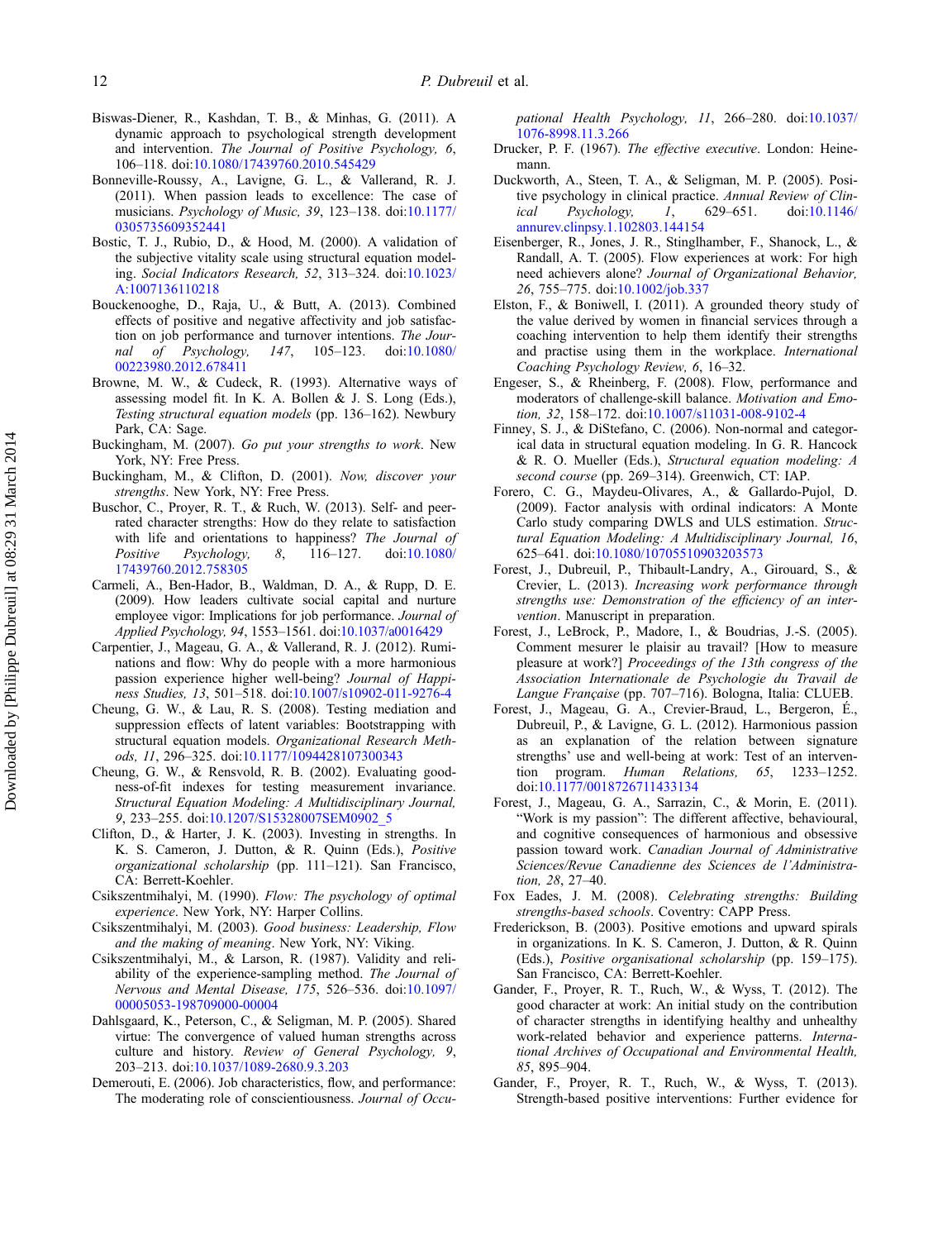<span id="page-13-0"></span>their potential in enhancing well-being and alleviating depression. Journal of Happiness Studies, 14, 1241–1259. doi:[10.1007/s10902-012-9380-0](http://dx.doi.org/10.1007/s10902-012-9380-0)

- Govindji, R., & Linley, A. (2007). Strengths use, self-concordance and well-being: Implications for strengths coaching and coaching psychologists. International Coaching Psychology Review, 2, 143–153.
- Grant, A. M. (2012). Leading with meaning: Beneficiary contact, prosocial impact, and the performance effects of transformational leadership. Academy of Management Journal, 55, 458–476. doi[:10.5465/amj.2010.0588](http://dx.doi.org/10.5465/amj.2010.0588)
- Griffin, M. A., Neal, A., & Parker, S. K. (2007). A new model of work role performance: Positive behavior in uncertain and interdependent contexts. Academy of Management Journal, 50, 327–347. doi[:10.5465/AMJ.2007.24634438](http://dx.doi.org/10.5465/AMJ.2007.24634438)
- Haldane, B. (1947). A pattern for executive placement. Harvard Business Review, 25, 652–663.
- Harter, J. K., Schmidt, F. L., & Hayes, T. L. (2002). Businessunit-level relationship between employee satisfaction, employee engagement, and business outcomes: A metaanalysis. Journal of Applied Psychology, 87, 268–279. doi:[10.1037/0021-9010.87.2.268](http://dx.doi.org/10.1037/0021-9010.87.2.268)
- Harzer, C., & Ruch, W. (2012). When the job is a calling: The role of applying one's signature strengths at work. The Journal of Positive Psychology, 7, 362–371. doi:[10.1080/](http://dx.doi.org/10.1080/17439760.2012.702784) [17439760.2012.702784](http://dx.doi.org/10.1080/17439760.2012.702784)
- Harzer, C., & Ruch, W. (2013). The application of signature character strengths and positive experiences at work. Journal of Happiness Studies, 14, 965–983. doi:[10.1007/](http://dx.doi.org/10.1007/s10902-012-9364-0) [s10902-012-9364-0](http://dx.doi.org/10.1007/s10902-012-9364-0)
- Hayduk, L., Cummings, G., Boadu, K., Pazderka-Robinson, H., & Boulianne, S. (2007). Testing! Testing! One, two, three– Testing the theory in structural equation models! Personality and Individual Differences, 42, 841–850. doi:[10.1016/](http://dx.doi.org/10.1016/j.paid.2006.10.001) [j.paid.2006.10.001](http://dx.doi.org/10.1016/j.paid.2006.10.001)
- Ho, V. T., Wong, S., & Lee, C. (2011). A tale of passion: Linking job passion and cognitive engagement to employee work performance. Journal of Management Studies, 48, 26–47. doi[:10.1111/j.1467-6486.2009.00878.x](http://dx.doi.org/10.1111/j.1467-6486.2009.00878.x)
- Hodges, T. D., & Asplund, J. (2010). Strengths development in the workplace. In P. Linley, S. Harrington, & N. Garcea (Eds.), Oxford handbook of positive psychology and work (pp. 213–220). New York, NY: Oxford University Press.
- Hodges, T. D., & Clifton, D. O. (2004). Strengths-based development in practice. In P. Linley & S. Joseph (Eds.), Positive psychology in practice (pp. 256–268). Hoboken, NJ: John Wiley.
- Hu, L., & Bentler, P. M. (1999). Cutoff criteria for fit indexes in covariance structure analysis: Conventional criteria versus new alternatives. Structural Equation Modeling: A Multidisciplinary Journal, 6, 1–55. doi:[10.1080/](http://dx.doi.org/10.1080/10705519909540118) [10705519909540118](http://dx.doi.org/10.1080/10705519909540118)
- Jackson, S. A., & Marsh, H. W. (1996). Development and validation of a scale to measure optimal experience: The flow state scale. Journal of Sport & Exercise Psychology, 18, 17–35.
- Judge, T. A., Thoresen, C. J., Bono, J. E., & Patton, G. K. (2001). The job satisfaction-job performance relationship: A qualitative and quantitative review. Psychological Bulletin, 127, 376–407. doi[:10.1037/0033-2909.127.3.376](http://dx.doi.org/10.1037/0033-2909.127.3.376)
- Kaiser, R. B., & Overfield, D. V. (2011). Strengths, strengths overused, and lopsided leadership. Consulting Psychology Journal: Practice and Research, 63, 89-109. doi:[10.1037/](http://dx.doi.org/10.1037/a0024470) [a0024470](http://dx.doi.org/10.1037/a0024470)
- Kawabata, M., & Mallett, C. J. (2011). Flow experience in physical activity: Examination of the internal structure of flow from a process-related perspective. Motivation and Emotion, 35, 393–402. doi:[10.1007/s11031-011-9221-1](http://dx.doi.org/10.1007/s11031-011-9221-1)
- Kline, R. B. (2011). Principles and practice of structural equation modeling. New York, NY: Guilford Press.
- Kuo, T., & Ho, L. (2010). Individual difference and job performance: The relationships among personal factors, job characteristics, flow experience, and service quality. Social Behavior and Personality: An International Journal, 38, 531–552. doi[:10.2224/sbp.2010.38.4.531](http://dx.doi.org/10.2224/sbp.2010.38.4.531)
- Landhauber, A., & Keller, J. (2012). Flow and its affective, cognitive, and performance-related consequences. In S. Engeser (Ed.), Advances in flow research (pp. 65–85). New York, NY: Springer.
- Lavigne, G. L., Forest, J., & Crevier-Braud, L. (2012). Passion at work and burnout: A two-study test of the mediating role of flow experiences. European Journal of Work and Organizational Psychology, 21, 518–546. doi:[10.1080/](http://dx.doi.org/10.1080/1359432X.2011.578390) [1359432X.2011.578390](http://dx.doi.org/10.1080/1359432X.2011.578390)
- Li, C. (2010). Predicting subjective vitality and performance in sports: The role of passion and achievement goals. Perceptual and Motor Skills, 110, 1029–1047. doi:[10.2466/](http://dx.doi.org/10.2466/05.06.07.14.PMS.110.C.1029-1047) [05.06.07.14.PMS.110.C.1029-1047](http://dx.doi.org/10.2466/05.06.07.14.PMS.110.C.1029-1047)
- Linley, P. A. (2008). Average to  $A+$ : Realising strengths in yourself and others. Coventry: CAPP Press.
- Linley, P. A. (2009). Technical manual and statistical properties of Realise2. Coventry: Centre of Applied Positive Psychology. Retrieved from [www.cappeu.com/realise2.htm](http://www.cappeu.com/realise2.htm)
- Linley, P. A., & Burns, G. W. (2010). Strengthspotting: Finding and developing client resources in the management of intense anger. In G. W. Burns (Ed.), Happiness, healing, enhancement: Your casebook collection for applying positive psychology in therapy (pp. 3–14). Hoboken, NJ: John Wiley.
- Linley, P. A., Garcea, N., Harrington, S., Trenier, E., & Minhas, G. (2011). Organizational applications of positive psychology: Taking stock and a research/practice roadmap for the future. In K. M. Sheldon, T. B. Kashdan, & M. F. Steger (Eds.), Designing positive psychology (pp. 365– 381). New York, NY: Oxford University Press. doi:[10.1093/acprof:oso/9780195373585.003.0024](http://dx.doi.org/10.1093/ac�prof:oso/9780195373585.003.0024)
- Linley, P., Garcea, N., Hill, J., Minhas, G., Trenier, E., & Willars, J. (2010). Strengthspotting in coaching: Conceptualisation and development of the Strengthspotting Scale. International Coaching Psychology Review, 5, 165–176.
- Linley, P. A., & Harrington, S. (2006). Playing to your strengths. The Psychologist, 19, 86–89.
- Linley, P. A., Nielsen, K. M., Wood, A. M., Gillett, R., & Biswas-Diener, R. (2010). Using signature strengths in pursuit of goals: Effects on goal progress, need satisfaction, and well-being, and implications for coaching psychologists. International Coaching Psychology Review, 5, 8–17.
- Linley, P. A., Woolston, L., & Biswas-Diener, R. (2009). Strengths coaching with leaders. International Coaching Psychology Review, 4, 37–48.
- Littman-Ovadia, H., & Davidovitch, N. (2010). Effects of congruence and character-strength deployment on work adjustment and well-being. International Journal Of Business And Social Science, 1, 138–146.
- Littman-Ovadia, H., & Steger, M. (2010). Character strengths and well-being among volunteers and employees: Toward an integrative model. The Journal of Positive Psychology, 5, 419–430. doi:[10.1080/17439760.2010.516765](http://dx.doi.org/10.1080/17439760.2010.516765)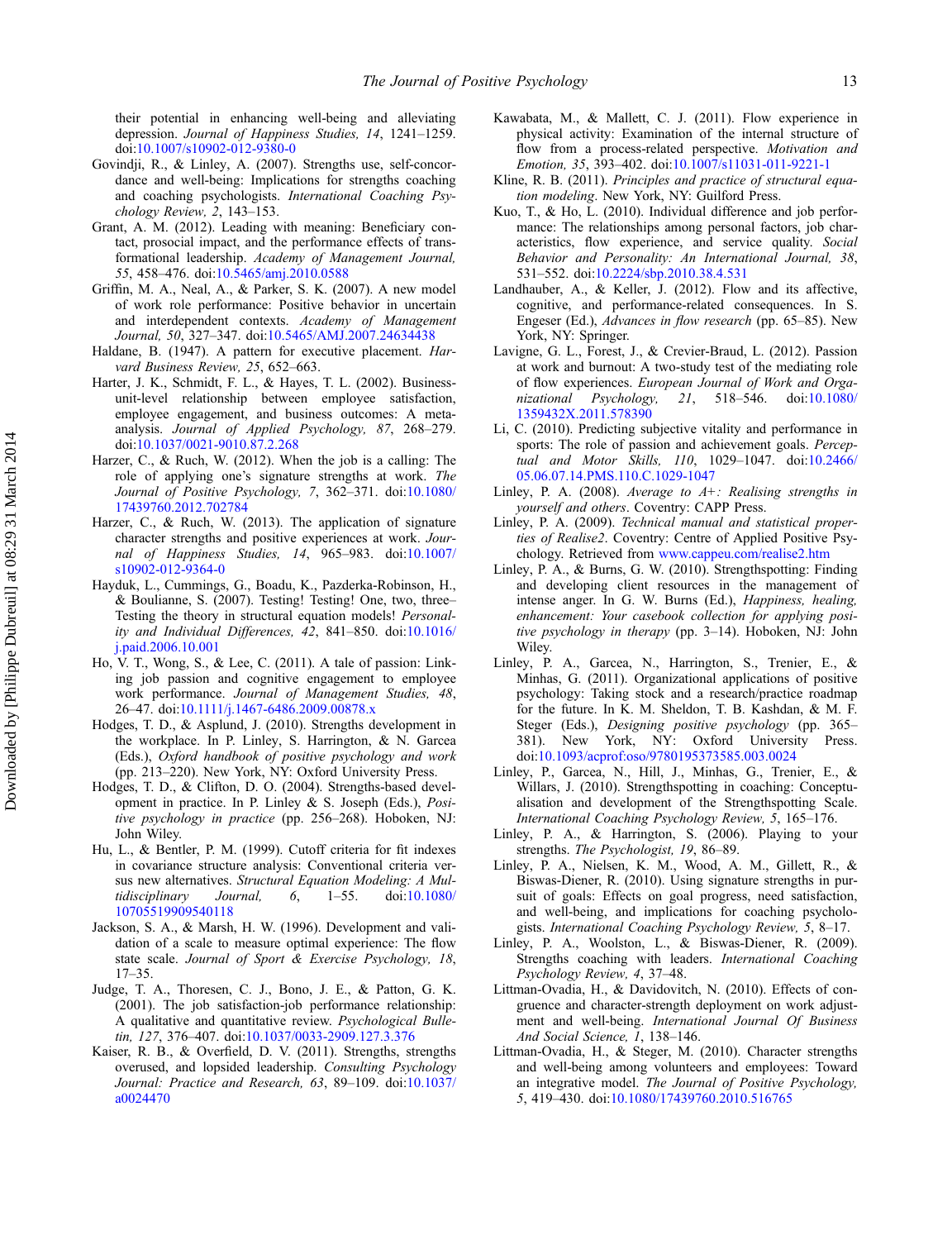- <span id="page-14-0"></span>Lyubomirsky, S., King, L., & Diener, E. (2005). The benefits of frequent positive affect: Does happiness lead to success? Psychological Bulletin, 131, 803–855. doi:[10.1037/0033-](http://dx.doi.org/10.1037/0033-2909.131.6.803) [2909.131.6.803](http://dx.doi.org/10.1037/0033-2909.131.6.803)
- MacCallum, R. C., & Austin, J. T. (2000). Applications of structural equation modeling in psychological research. Annual Review of Psychology, 51, 201–226. doi:[10.1146/](http://dx.doi.org/10.1146/an�nu�rev.psych.51.1.201) [annurev.psych.51.1.201](http://dx.doi.org/10.1146/an�nu�rev.psych.51.1.201)
- MacCallum, R. C., Browne, M. W., & Sugawara, H. M. (1996). Power analysis and determination of sample size for covariance structure modeling. Psychological Methods, 1, 130–149. doi:[10.1037/1082-989X.1.2.130](http://dx.doi.org/10.1037/1082-989X.1.2.130)
- MacKinnon, D. P., Fairchild, A. J., & Fritz, M. S. (2007). Mediation analysis. Annual Review of Psychology, 58, 593–614. doi[:10.1146/annurev.psych.58.110405.085542](http://dx.doi.org/10.1146/an�nu�rev.psych.58.110405.085542)
- Mitchell, J., Stanimirovic, R., Klein, B., & Vella-Brodrick, D. (2009). A randomised controlled trial of a self-guided internet intervention promoting well-being. Computers in Human Behavior, 25, 749–760. doi:[10.1016/](http://dx.doi.org/10.1016/j.chb.2009.02.003) [j.chb.2009.02.003](http://dx.doi.org/10.1016/j.chb.2009.02.003)
- Mongrain, M., & Anselmo-Matthews, T. (2012). Do positive psychology exercises work? A replication of Seligman et al. (2005). Journal of Clinical Psychology, 68, 382–389. doi:[10.1002/jclp.21839](http://dx.doi.org/10.1002/jclp.21839)
- Nakamura, J., & Csikszentmihalyi, M. (2002). The concept of flow. In C. R. Snyder & S. J. Lopez (Eds.), Handbook of positive psychology (pp. 89–105). New York, NY: Oxford University Press.
- Niemiec, R. M. (2012). Mindful living: Character strengths interventions as pathways for the five mindfulness trainings. International Journal of Wellbeing, 2, 22–33. doi:[10.5502/ijw.v2i1.2](http://dx.doi.org/10.5502/ijw.v2i1.2)
- Niemiec, R. M. (2014). Mindfulness and character strengths: A practical guide to flourishing. Cambridge, MA: Hogrefe.
- Niemiec, R. M., Rashid, T., & Spinella, M. (2012). Strong mindfulness: Integrating mindfulness and character strengths. Journal of Mental Health Counseling, 34, 240–253.
- Ouweneel, E., Schaufeli, W. B., & Le Blanc, P. M. (2013). Believe, and you will achieve: Changes over time in selfefficacy, engagement, and performance. Applied Psychology: Health and Well-Being, 5, 225–247. doi[:10.1111/](http://dx.doi.org/10.1111/aphw.12008) [aphw.12008](http://dx.doi.org/10.1111/aphw.12008)
- Park, N., & Peterson, C. (2008). Positive psychology and character strengths: Application to strengths-based school counseling. Professional School Counseling, 12, 85–92. doi:[10.5330/PSC.n.2010-12.85](http://dx.doi.org/10.5330/PSC.n.2010-12.85)
- Park, N., Peterson, C., & Seligman, M. P. (2006). Character strengths in fifty-four nations and the fifty US states. The Journal of Positive Psychology, 1, 118–129. doi:[10.1080/](http://dx.doi.org/10.1080/17439760600619567) [17439760600619567](http://dx.doi.org/10.1080/17439760600619567)
- Peterson, C., Ruch, W., Beermann, U., Park, N., & Seligman, M. P. (2007). Strengths of character, orientations to happiness, and life satisfaction. The Journal of Positive Psychology, 2, 149–156. doi:[10.1080/17439760701228938](http://dx.doi.org/10.1080/17439760701228938)
- Peterson, C., & Seligman, M. E. P. (2004). Character strengths and virtues: A handbook and classification. Washington, DC: American Psychological Association.
- Peterson, C., Stephens, J. P., Park, N., Lee, F., & Seligman, M. E. P. (2010). Strengths of character and work. In A. Linley, S. Harrington, & N. Garcea (Eds.), Oxford handbook of positive psychology and work (pp. 221–231). New York, NY: Oxford University Press.
- Philippe, F. L., Vallerand, R. J., & Lavigne, G. L. (2009). Passion does make a difference in people's lives: A look at

well-being in passionate and non-passionate individuals. Applied Psychology: Health and Well-Being, 1, 3–22.

- Podsakoff, P. M., MacKenzie, S. B., & Podsakoff, N. P. (2012). Sources of method bias in social science research and recommendations on how to control it. Annual Review of Psychology, 63, 539–569. doi:[10.1146/annurev-psych-](http://dx.doi.org/10.1146/an�nu�rev-psych-120710-100452)[120710-100452](http://dx.doi.org/10.1146/an�nu�rev-psych-120710-100452)
- Preacher, K. J., & Hayes, A. F. (2004). SPSS and SAS procedures for estimating indirect effects in simple mediation models. Behavior Research Methods, Instruments & Computers, 36, 717–731. doi:[10.3758/BF03206553](http://dx.doi.org/10.3758/BF03206553)
- Proctor, C., Maltby, J., & Linley, P. (2011). Strengths use as a predictor of well-being and health-related quality of life. Journal of Happiness Studies, 12, 153–169. doi:[10.1007/](http://dx.doi.org/10.1007/s10902-009-9181-2) [s10902-009-9181-2](http://dx.doi.org/10.1007/s10902-009-9181-2)
- Proctor, C., Tsukayama, E., Wood, A. M., Maltby, J., Eades, J., & Linley, P. (2011). Strengths gym: The impact of a character strengths-based intervention on the life satisfaction and well-being of adolescents. The Journal of Positive Psychology, 6, 377–388. doi[:10.1080/17439760.2011.594079](http://dx.doi.org/10.1080/17439760.2011.594079)
- Roberts, L., Dutton, J. E., Spreitzer, G. M., Heaphy, E. D., & Quinn, R. E. (2005). Composing the reflected best-self portrait: Building pathways for becoming extraordinary in work organizations. The Academy of Management Review, 30, 712–736. doi[:10.2307/20159164](http://dx.doi.org/10.2307/20159164)
- Roberts, L. M., Spreitzer, G., Dutton, J., Quinn, R., Heaphy, E., & Barker, B. (2005). How to play to your strengths. Harvard Business Review, 83, 74–80.
- Rousseau, F. L. (2002). Passion, affect et bien-être subjectif chez les aînés [Passion, affect and subjective well-being in older adults] (Unpublished doctoral thesis). Université du Québec à Montréal, Montreal, Canada.
- Ruch, W., Huber, A., Beermann, U., & Proyer, R. T. (2007). Character strengths as predictors of the "good life" in Austria, Germany and Switzerland. In Romanian Academy, "George Barit" Institute of History, Department of Social Research (Ed.), Studies and researches in social sciences (pp. 123–131). Romania: Argonaut Press.
- Rucker, D. D., Preacher, K. J., Tormala, Z. L., & Petty, R. E. (2011). Mediation analysis in social psychology: Current practices and new recommendations. Social and Personality Psychology Compass, 5, 359–371. doi:[10.1111/j.1751-](http://dx.doi.org/10.1111/j.1751-9004.2011.00355.x) [9004.2011.00355.x](http://dx.doi.org/10.1111/j.1751-9004.2011.00355.x)
- Rust, T., Diessner, R., & Reade, L. (2009). Strengths only or strengths and relative weaknesses? A preliminary study. The Journal of Psychology, 143, 465–476. doi:[10.3200/](http://dx.doi.org/10.3200/JRL.143.5.465-476) [JRL.143.5.465-476](http://dx.doi.org/10.3200/JRL.143.5.465-476)
- Ryan, R. M., & Frederick, C. (1997). On energy, personality, and health: Subjective vitality as a dynamic reflection of well-being. Journal of Personality, 65, 529-565. doi:[10.1111/j.1467-6494.1997.tb00326.x](http://dx.doi.org/10.1111/j.1467-6494.1997.tb00326.x)
- Salanova, M., Agut, S., & Peiró, J. (2005). Linking organizational resources and work engagement to employee performance and customer loyalty: The mediation of service climate. Journal of Applied Psychology, 90, 1217–1227. doi:[10.1037/0021-9010.90.6.1217](http://dx.doi.org/10.1037/0021-9010.90.6.1217)
- Schaufeli, W. B., Taris, T. W., & Bakker, A. B. (2006). Dr Jekyll or Mr Hyde? On the differences between work engagement and workaholism. In R. J. Burke (Ed.), Research companion to working time and work addiction (pp. 193–217). Northampton, MA: Edward Elgar.
- Schuler, J., & Brunner, S. (2009). The rewarding effect of flow experience on performance in a marathon race. Psychology of Sport and Exercise, 10, 168–174. doi[:10.1016/j.psych](http://dx.doi.org/10.1016/j.psych�sport.2008.07.001)[sport.2008.07.001](http://dx.doi.org/10.1016/j.psych�sport.2008.07.001)